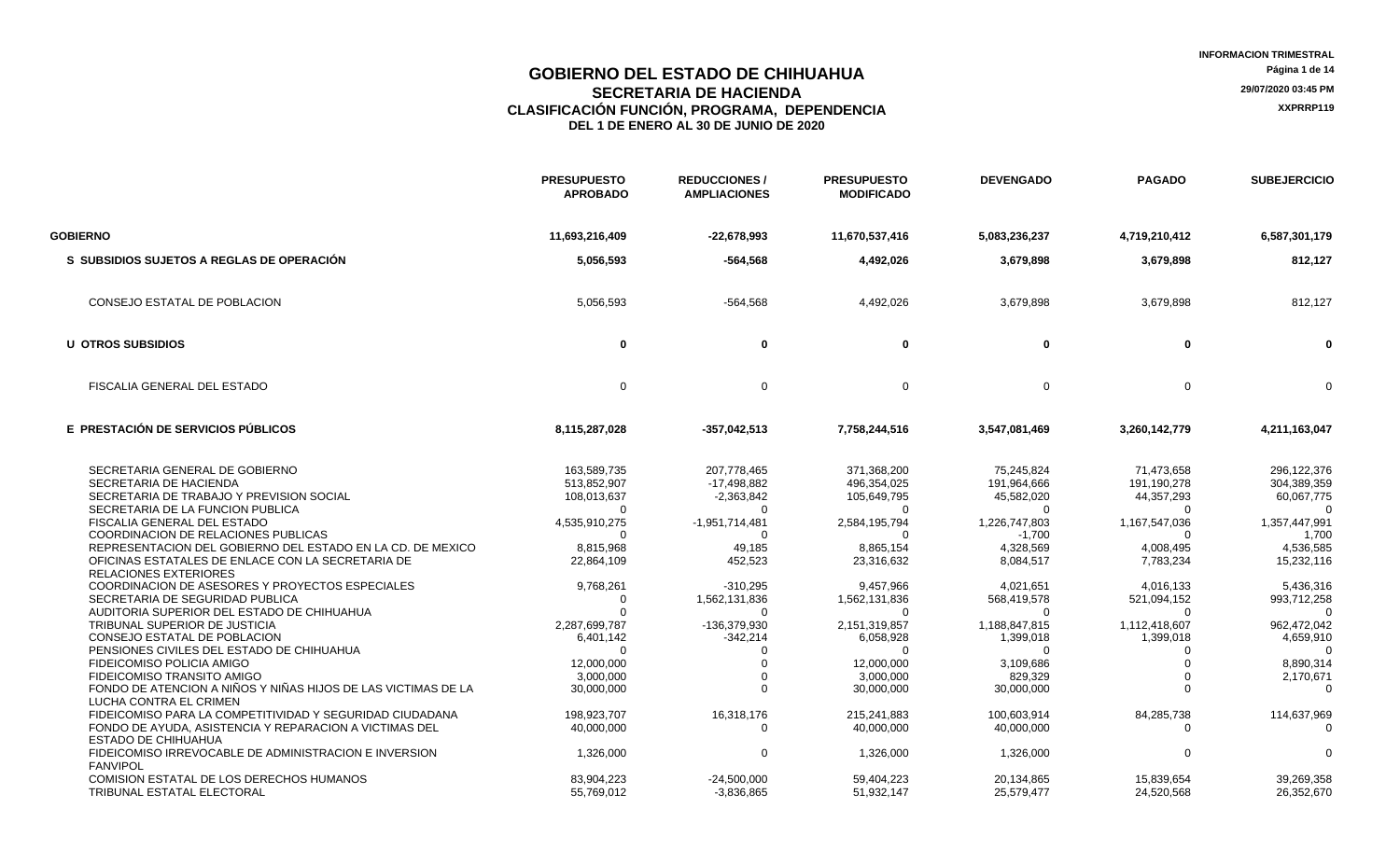|                                                                                                       | <b>PRESUPUESTO</b><br><b>APROBADO</b> | <b>REDUCCIONES /</b><br><b>AMPLIACIONES</b> | <b>PRESUPUESTO</b><br><b>MODIFICADO</b> | <b>DEVENGADO</b> | <b>PAGADO</b> | <b>SUBEJERCICIO</b> |
|-------------------------------------------------------------------------------------------------------|---------------------------------------|---------------------------------------------|-----------------------------------------|------------------|---------------|---------------------|
| INSTITUTO CHIHUAHUENSE PARA LA TRANSPARENCIA Y ACCESO A LA                                            | 33,448,265                            | $-6,826,190$                                | 26,622,075                              | 10,858,437       | 10,208,915    | 15,763,638          |
| <b>INFORMACION PUBLICA</b><br><b>MUNICIPIOS</b>                                                       | $\Omega$                              | $\Omega$                                    | $\Omega$                                | $\mathbf{0}$     | $\mathbf 0$   | $\Omega$            |
| F PROMOCIÓN Y FOMENTO                                                                                 | 276,358,531                           | $-29,132,056$                               | 247,226,475                             | 128,990,459      | 121,869,873   | 118,236,016         |
| SECRETARIA DE DESARROLLO MUNICIPAL                                                                    | ∩                                     |                                             |                                         |                  | $\Omega$      |                     |
| COORDINACION DE COMUNICACION SOCIAL                                                                   | 105,681,416                           | $-2,444,917$                                | 103,236,499                             | 30,382,139       | 25,663,149    | 72,854,361          |
| COORDINACION DE RELACIONES PUBLICAS                                                                   | 48,547,821                            | $-8,634,026$                                | 39,913,795                              | 16,787,942       | 14,730,994    | 23,125,854          |
| COORDINACION DE ASESORES Y PROYECTOS ESPECIALES                                                       | $\Omega$                              | $\Omega$                                    | $\Omega$                                | $\Omega$         | $\Omega$      | $\Omega$            |
| INSTITUTO CHIHUAHUENSE PARA LA TRANSPARENCIA Y ACCESO A LA                                            | 5,646,290                             | $-2,357,430$                                | 3,288,860                               | 1,186,506        | 841,858       | 2,102,354           |
| <b>INFORMACION PUBLICA</b><br><b>MUNICIPIOS</b>                                                       | 116,483,004                           | -15,695,684                                 | 100,787,320                             | 80,633,873       | 80,633,873    | 20,153,448          |
| G REGULACIÓN Y SUPERVISIÓN                                                                            | 63,722,603                            | $-8,903,406$                                | 54,819,197                              | 26,782,250       | 26,312,743    | 28,036,947          |
| SECRETARIA GENERAL DE GOBIERNO                                                                        | 25,400,418                            | $-1,512,665$                                | 23,887,753                              | 10,713,050       | 10,420,665    | 13,174,703          |
| FISCALIA GENERAL DEL ESTADO                                                                           | 20,684,583                            | $-5,335,386$                                | 15,349,197                              | 9,404,049        | 9,382,423     | 5,945,149           |
| <b>CONSEJERIA JURIDICA</b>                                                                            | 10,941,569                            | $-315,122$                                  | 10,626,447                              | 4,483,579        | 4,445,875     | 6,142,868           |
| AUDITORIA SUPERIOR DEL ESTADO DE CHIHUAHUA                                                            | $\Omega$                              | $\Omega$                                    |                                         | $\Omega$         | $\Omega$      | ∩                   |
| INSTITUTO CHIHUAHUENSE PARA LA TRANSPARENCIA Y ACCESO A LA<br><b>INFORMACION PUBLICA</b>              | 6,696,033                             | $-1,740,233$                                | 4,955,800                               | 2,181,573        | 2,063,780     | 2,774,227           |
| K PROYECTOS DE INVERSIÓN                                                                              | 373,401,742                           | 53,282,483                                  | 426,684,225                             | 175,741,687      | 169,371,109   | 250,942,538         |
| SECRETARIA GENERAL DE GOBIERNO                                                                        | $\Omega$                              | 168,085,297                                 | 168,085,297                             | $\Omega$         | 0             | 168,085,297         |
| SECRETARIA DE INNOVACION Y DESARROLLO ECONOMICO                                                       | 75,250,000                            | $-75,250,000$                               | U                                       |                  |               | $\Omega$            |
| SECRETARIA DE COMUNICACIONES Y OBRAS PUBLICAS                                                         | 0                                     | 42,999,015                                  | 42,999,015                              | 25,011,954       | 21,709,085    | 17,987,061          |
| SECRETARIA DE LA FUNCION PUBLICA                                                                      | $\Omega$                              | $\Omega$                                    |                                         | $\Omega$         |               | $\Omega$            |
| FISCALIA GENERAL DEL ESTADO                                                                           | 298, 151, 742                         | -132,132,175                                | 166,019,567                             | 130,764,276      | 129,562,965   | 35,255,291          |
| SECRETARIA DE SEGURIDAD PUBLICA                                                                       | $\Omega$                              | 2,398,824                                   | 2,398,824                               | 1,853,384        | 1,705,467     | 545,440             |
| PROMOTORA PARA EL DESARROLLO ECONOMICO DE CHIHUAHUA                                                   | 0                                     | 46,600,000                                  | 46,600,000                              | 17,530,550       | 15,812,071    | 29,069,450          |
| FIDEICOMISO PARA LA IMPLEMENTACION DEL SISTEMA DE JUSTICIA<br>PENAL FEDERAL EN EL ESTADO DE CHIHUAHUA | $\Omega$                              | 581,522                                     | 581,522                                 | 581,522          | 581,522       |                     |
| <b>MUNICIPIOS</b>                                                                                     | 0                                     | $\Omega$                                    | $\Omega$                                | $\Omega$         | $\Omega$      |                     |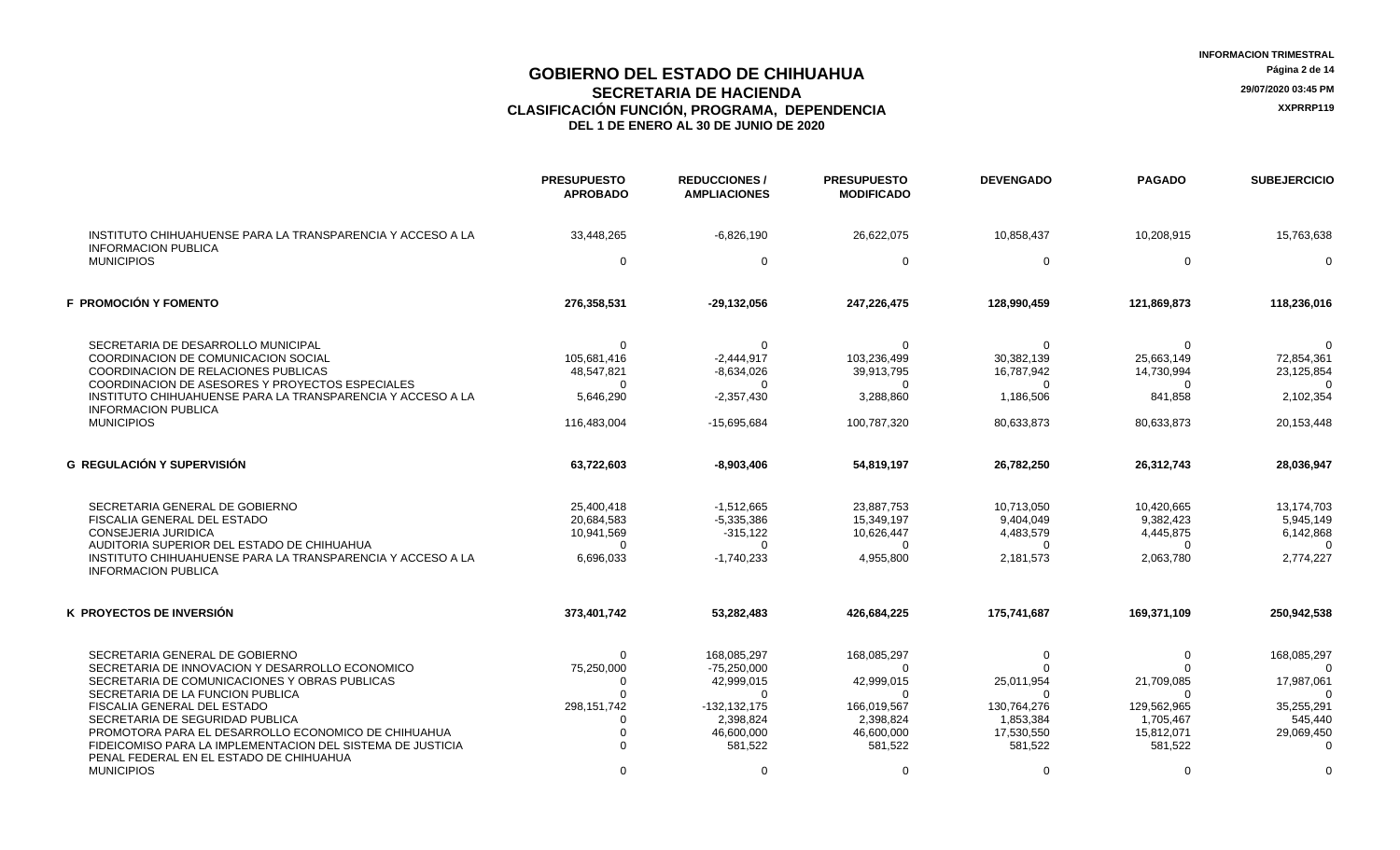|                                                                                                                                                                                                                                                                                                                                                                                                                                                                               | <b>PRESUPUESTO</b><br><b>APROBADO</b>                                                                         | <b>REDUCCIONES /</b><br><b>AMPLIACIONES</b>                                                                                | <b>PRESUPUESTO</b><br><b>MODIFICADO</b>                                                                                     | <b>DEVENGADO</b>                                                                                                      | <b>PAGADO</b>                                                                                                         | <b>SUBEJERCICIO</b>                                                                                                                   |
|-------------------------------------------------------------------------------------------------------------------------------------------------------------------------------------------------------------------------------------------------------------------------------------------------------------------------------------------------------------------------------------------------------------------------------------------------------------------------------|---------------------------------------------------------------------------------------------------------------|----------------------------------------------------------------------------------------------------------------------------|-----------------------------------------------------------------------------------------------------------------------------|-----------------------------------------------------------------------------------------------------------------------|-----------------------------------------------------------------------------------------------------------------------|---------------------------------------------------------------------------------------------------------------------------------------|
| P PLANEACIÓN, SEGUIMIENTO Y EVALUACIÓN DE POLÍTICAS PÚBLICAS                                                                                                                                                                                                                                                                                                                                                                                                                  | 399,509,509                                                                                                   | 80,332,424                                                                                                                 | 479,841,934                                                                                                                 | 156,298,378                                                                                                           | 156,121,166                                                                                                           | 323,543,555                                                                                                                           |
| <b>DESPACHO DEL EJECUTIVO</b><br>SECRETARIA GENERAL DE GOBIERNO<br>SECRETARIA DE HACIENDA<br>SECRETARIA DE DESARROLLO MUNICIPAL<br>SECRETARIA DE LA FUNCION PUBLICA<br>FISCALIA GENERAL DEL ESTADO<br><b>COORDINACION EJECUTIVA DE GABINETE</b><br>SECRETARIA DE SEGURIDAD PUBLICA<br><b>CONGRESO DEL ESTADO</b><br>TRIBUNAL SUPERIOR DE JUSTICIA<br>CONSEJO ESTATAL DE POBLACION<br>INSTITUTO CHIHUAHUENSE PARA LA TRANSPARENCIA Y ACCESO A LA<br><b>INFORMACION PUBLICA</b> | 16,073,874<br>55,757,619<br>22,892,295<br>33,418,273<br>19,236,447<br>217,203,792<br>22,450,347<br>12,476,862 | $-377,912$<br>7,516,102<br>611,852<br>1,824,455<br>316,897<br>$-30,018,913$<br>$-1,464,266$<br>104,462,475<br>$-2,538,266$ | 15,695,962<br>63,273,720<br>23,504,147<br>35,242,729<br>19,553,345<br>187,184,880<br>20,986,081<br>104,462,475<br>9,938,596 | 7,372,122<br>22,525,368<br>10,335,256<br>14,909,002<br>6,690,289<br>72,410,515<br>9,078,542<br>8,749,943<br>4,227,342 | 7.241.000<br>22,019,398<br>10,330,632<br>14,765,872<br>6,238,586<br>74,329,283<br>8,937,676<br>8,554,770<br>3,703,949 | 8,323,840<br>40,748,353<br>13,168,890<br>20,333,726<br>12.863.056<br>114,774,365<br>11,907,539<br>95,712,532<br>$\Omega$<br>5,711,254 |
| R ESPECÍFICOS                                                                                                                                                                                                                                                                                                                                                                                                                                                                 | 977,784,269                                                                                                   | -198,927,654                                                                                                               | 778,856,615                                                                                                                 | 461,871,704                                                                                                           | 443,961,745                                                                                                           | 316,984,910                                                                                                                           |
| CONGRESO DEL ESTADO<br>TRIBUNAL SUPERIOR DE JUSTICIA<br>CENTRO DE IMPLEMENTACION DEL SISTEMA DE JUSTICIA PENAL<br>INSTITUTO ESTATAL ELECTORAL<br>TRIBUNAL ESTATAL DE JUSTICIA ADMINISTRATIVA DE CHIHUAHUA                                                                                                                                                                                                                                                                     | 565,273,940<br>357,150,425<br>55,359,904                                                                      | $-108,767,016$<br>$\Omega$<br>$-81,623,648$<br>$-8,536,990$                                                                | 456,506,924<br>$\Omega$<br>275,526,777<br>46,822,913                                                                        | 282,417,486<br>$\Omega$<br>159,134,195<br>20,320,023                                                                  | 268,174,199<br>$\Omega$<br>156,393,968<br>19,393,579                                                                  | 174,089,438<br>$\Omega$<br>116,392,582<br>26,502,891                                                                                  |
| M APOYO AL PROCESO PRESUPUESTARIO Y PARA MEJORAR LA<br><b>EFICIENCIA INSTITUCIONAL</b>                                                                                                                                                                                                                                                                                                                                                                                        | 713,202,976                                                                                                   | -348,059,088                                                                                                               | 365,143,888                                                                                                                 | 293,759,152                                                                                                           | 264,549,131                                                                                                           | 71,384,736                                                                                                                            |
| SECRETARIA GENERAL DE GOBIERNO<br>SECRETARIA DE HACIENDA<br>SECRETARIA DE LA FUNCION PUBLICA<br><b>CONGRESO DEL ESTADO</b><br>FIDEICOMISO IRREVOCABLE DE ADMINISTRACION Y GARANTIA DE<br><b>PAGO</b><br>INSTITUTO CHIHUAHUENSE PARA LA TRANSPARENCIA Y ACCESO A LA<br><b>INFORMACION PUBLICA</b>                                                                                                                                                                              | 702,328,860<br>10,110,100<br>$\Omega$<br>764,016<br>∩                                                         | $\Omega$<br>$-345,757,459$<br>$-2,301,630$<br>$\Omega$<br>$\Omega$<br>$\Omega$                                             | $\Omega$<br>356,571,402<br>7,808,470<br>$\Omega$<br>764,016<br>$\Omega$                                                     | $-6,264$<br>289,835,168<br>3,486,900<br>$\Omega$<br>443,348<br>$\Omega$                                               | O<br>260,618,883<br>3,486,900<br>$\Omega$<br>443,348<br>0                                                             | 6,264<br>66,736,233<br>4,321,570<br>$\mathbf 0$<br>320,668<br>$\Omega$                                                                |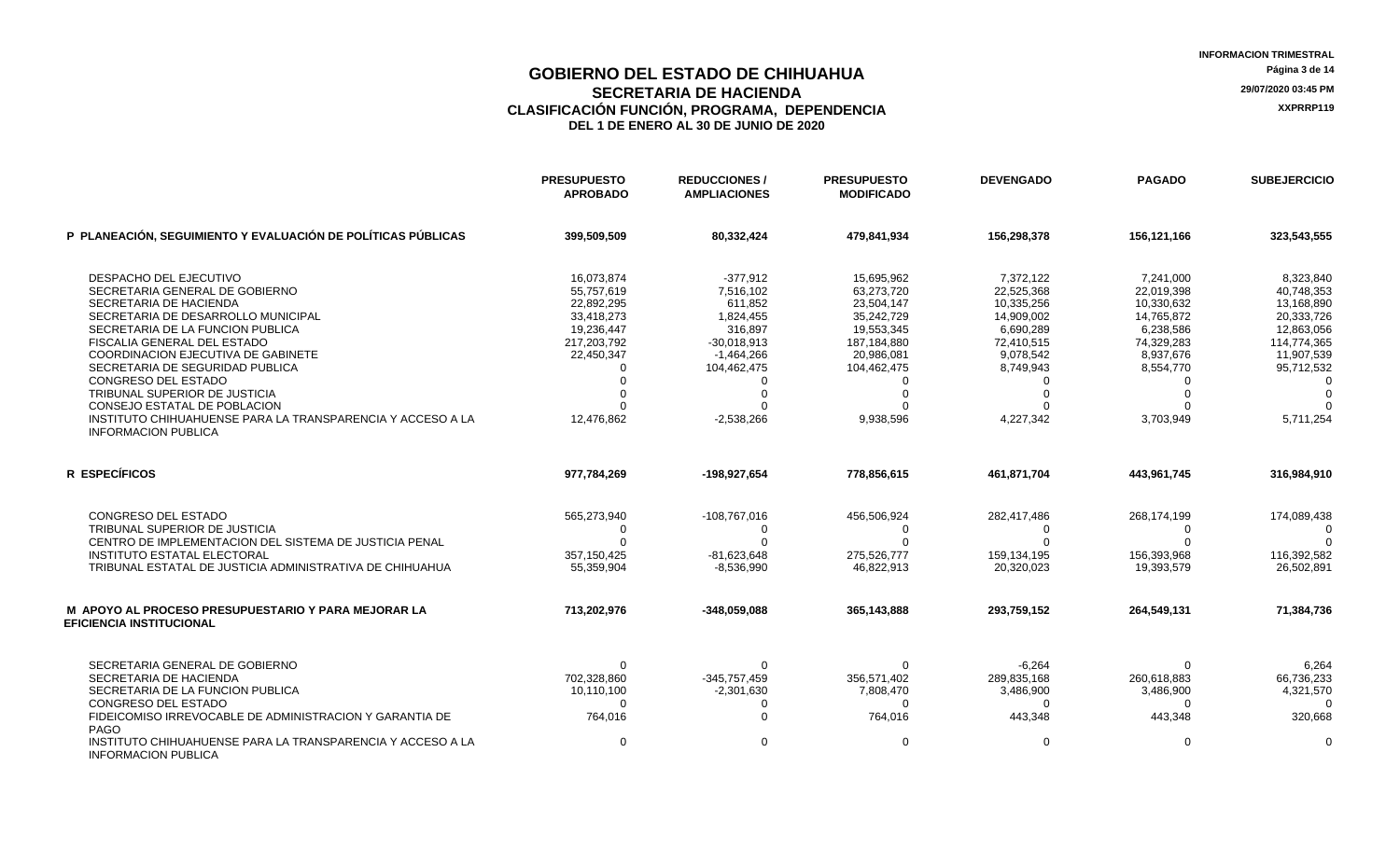|                                                                                                                                                                                                                                                                                                                                                                                                                                                                                                                               | <b>PRESUPUESTO</b><br><b>APROBADO</b>   | <b>REDUCCIONES /</b><br><b>AMPLIACIONES</b>                                                                                                     | <b>PRESUPUESTO</b><br><b>MODIFICADO</b>                                                                                                         | <b>DEVENGADO</b>                                                                                                                            | <b>PAGADO</b>                                                                                                                            | <b>SUBEJERCICIO</b>                                                                                                                           |
|-------------------------------------------------------------------------------------------------------------------------------------------------------------------------------------------------------------------------------------------------------------------------------------------------------------------------------------------------------------------------------------------------------------------------------------------------------------------------------------------------------------------------------|-----------------------------------------|-------------------------------------------------------------------------------------------------------------------------------------------------|-------------------------------------------------------------------------------------------------------------------------------------------------|---------------------------------------------------------------------------------------------------------------------------------------------|------------------------------------------------------------------------------------------------------------------------------------------|-----------------------------------------------------------------------------------------------------------------------------------------------|
| O APOYO A LA FUNCIÓN PÚBLICA Y AL MEJORAMIENTO DE LA GESTIÓN                                                                                                                                                                                                                                                                                                                                                                                                                                                                  | 248,064,123                             | $-1,120,558$                                                                                                                                    | 246,943,564                                                                                                                                     | 126,927,773                                                                                                                                 | 115,142,911                                                                                                                              | 120,015,791                                                                                                                                   |
| SECRETARIA DE LA FUNCION PUBLICA<br>AUDITORIA SUPERIOR DEL ESTADO DE CHIHUAHUA<br>SECRETARIA EJECUTIVA DEL SISTEMA ESTATAL ANTICORRUPCION                                                                                                                                                                                                                                                                                                                                                                                     | 76,212,971<br>155,139,508<br>16,711,644 | $-1,604,931$<br>484,373<br>$\Omega$                                                                                                             | 74,608,040<br>155,623,881<br>16,711,644                                                                                                         | 26,521,921<br>92,219,403<br>8,186,449                                                                                                       | 26,127,353<br>81,540,076<br>7,475,482                                                                                                    | 48,086,119<br>63,404,478<br>8,525,194                                                                                                         |
| <b>N DESASTRES NATURALES</b>                                                                                                                                                                                                                                                                                                                                                                                                                                                                                                  | 60,000,000                              | 381,594,200                                                                                                                                     | 441,594,200                                                                                                                                     | 27,946,708                                                                                                                                  | 23,902,296                                                                                                                               | 413,647,491                                                                                                                                   |
| DESPACHO DEL EJECUTIVO<br>SECRETARIA GENERAL DE GOBIERNO<br>SECRETARIA DE HACIENDA<br>SECRETARIA DE TRABAJO Y PREVISION SOCIAL<br>SECRETARIA DE DESARROLLO MUNICIPAL<br>SECRETARIA DE LA FUNCION PUBLICA<br>FISCALIA GENERAL DEL ESTADO<br><b>CONSEJERIA JURIDICA</b><br>COORDINACION DE COMUNICACION SOCIAL<br>OFICINAS ESTATALES DE ENLACE CON LA SECRETARIA DE<br><b>RELACIONES EXTERIORES</b><br>COORDINACION EJECUTIVA DE GABINETE<br>SECRETARIA DE SEGURIDAD PUBLICA<br>FONDO DE DESASTRES NATURALES CHIHUAHUA (FONDEN) | $\Omega$<br>60,000,000<br>$\Omega$      | 4,500<br>770,638<br>344,335,918<br>407,959<br>3,854<br>132,620<br>7,476,567<br>15,900<br>289,170<br>150,259<br>42,699<br>27,964,116<br>$\Omega$ | 4,500<br>770,638<br>404,335,918<br>407,959<br>3,854<br>132,620<br>7,476,567<br>15,900<br>289,170<br>150,259<br>42,699<br>27,964,116<br>$\Omega$ | $\Omega$<br>271,621<br>438,256<br>364,424<br>3,854<br>81,555<br>1,310,123<br>10,678<br>257,117<br>1,500<br>15,781<br>25,191,800<br>$\Omega$ | $\Omega$<br>237,494<br>435,561<br>364,424<br>3,854<br>77,555<br>892,399<br>10,678<br>250,985<br>1,500<br>8,115<br>21,619,730<br>$\Omega$ | 4,500<br>499,017<br>403,897,662<br>43,535<br>$\Omega$<br>51,065<br>6,166,444<br>5,222<br>32,052<br>148,759<br>26,919<br>2,772,316<br>$\Omega$ |
| D COSTO FINANCIERO, DEUDA O APOYOS A DEUDORES Y AHORRADORES<br><b>DE LA BANCA</b>                                                                                                                                                                                                                                                                                                                                                                                                                                             | 460,829,034                             | 405,861,743                                                                                                                                     | 866,690,778                                                                                                                                     | 134,156,758                                                                                                                                 | 134,156,758                                                                                                                              | 732,534,019                                                                                                                                   |
| SECRETARIA DE HACIENDA                                                                                                                                                                                                                                                                                                                                                                                                                                                                                                        | 460,829,034                             | 405,861,743                                                                                                                                     | 866,690,778                                                                                                                                     | 134,156,758                                                                                                                                 | 134, 156, 758                                                                                                                            | 732,534,019                                                                                                                                   |
| <b>H ADEUDOS DE EJERCICIOS FISCALES ANTERIORES</b>                                                                                                                                                                                                                                                                                                                                                                                                                                                                            | $\bf{0}$                                | $\mathbf 0$                                                                                                                                     | $\mathbf 0$                                                                                                                                     | $\mathbf 0$                                                                                                                                 | $\mathbf 0$                                                                                                                              | 0                                                                                                                                             |
| SECRETARIA DE HACIENDA                                                                                                                                                                                                                                                                                                                                                                                                                                                                                                        | $\Omega$                                | 0                                                                                                                                               | $\mathbf 0$                                                                                                                                     | $\mathbf 0$                                                                                                                                 | $\Omega$                                                                                                                                 | 0                                                                                                                                             |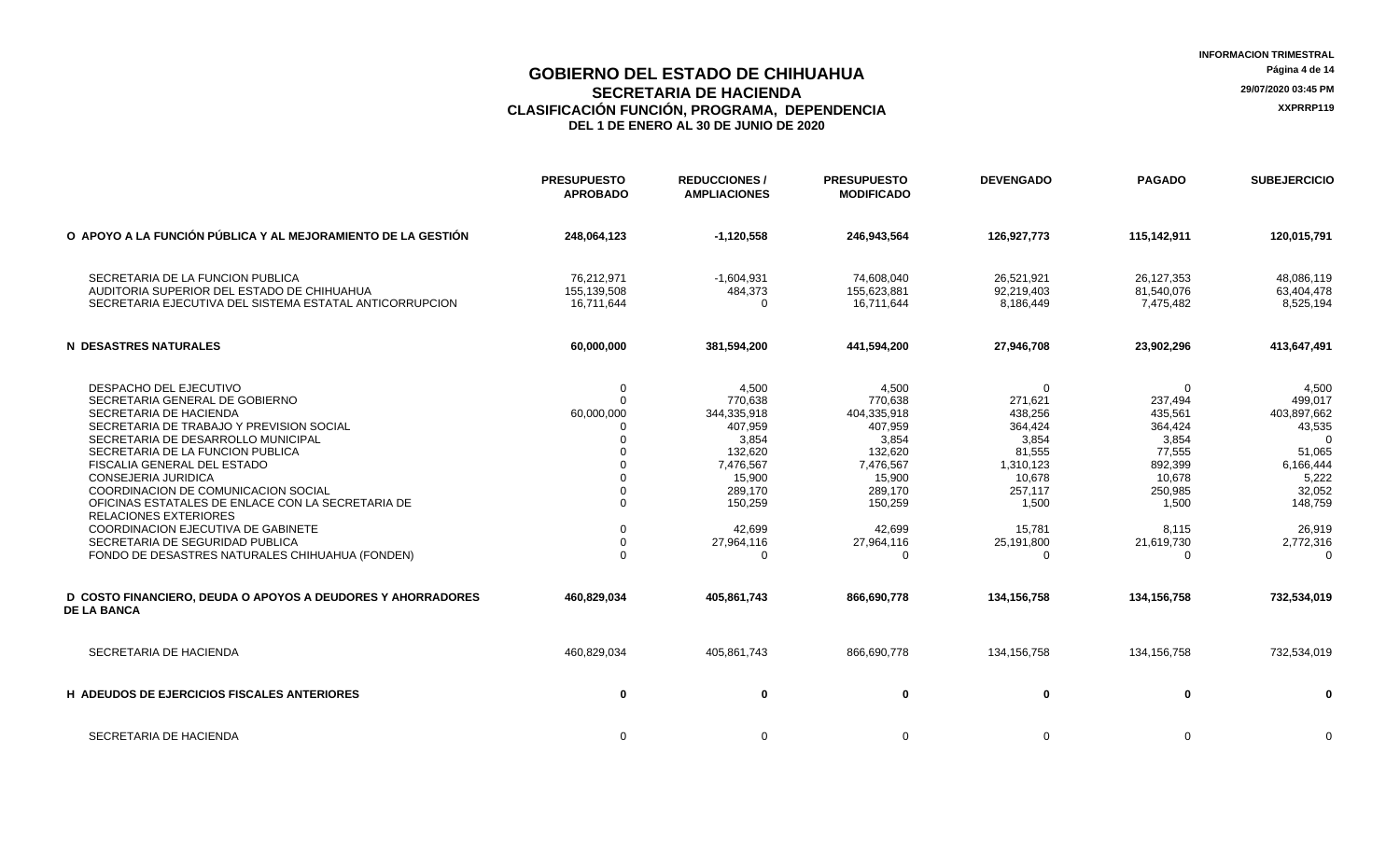#### **GOBIERNO DEL ESTADO DE CHIHUAHUA Página 5 de 14 SECRETARIA DE HACIENDA 29/07/2020 03:45 PM CLASIFICACIÓN FUNCIÓN, PROGRAMA, DEPENDENCIA XXPRRP119 XXPRRP119 DEL 1 DE ENERO AL 30 DE JUNIO DE 2020**

**PRESUPUESTO APROBADO REDUCCIONES / AMPLIACIONES PRESUPUESTO MODIFICADO DEVENGADO PAGADO SUBEJERCICIO DESARROLLO SOCIAL 43,516,249,239 667,977,827 44,184,227,066 20,475,256,578 19,478,817,730 23,708,970,488 S SUBSIDIOS SUJETOS A REGLAS DE OPERACIÓN 1,332,700,306 -54,360,672 1,278,339,634 472,298,561 406,327,669 806,041,074** SECRETARIA DE DESARROLLO SOCIAL 441,193,651 -57,312,897 383,880,754 83,108,974 52,735,122 300,771,780 SECRETARIA DE SALUD 13,201,126 -38,659 13,162,467 619,951 608,073 12,542,516 SECRETARIA DE EDUCACION Y DEPORTE 79,414,173 -12,421,736 66,992,437 13,160,512 11,588,412 53,831,925 SECRETARIA DE TRABAJO Y PREVISION SOCIAL 21,274,656 21,274,656 2.728,420 18,546,237 1,296,375 1,264,195 1,264,195 17,249,862 SECRETARIA DE CULTURA 11,632,518 676,362 12,308,881 1,097,839 1,097,839 11,211,042 COMISION ESTATAL PARA LOS PUEBLOS INDIGENAS 73,383,952 -3,792,419 69,591,533 16,153,426 15,422,416 53,438,107 DESARROLLO INTEGRAL DE LA FAMILIA DEL ESTADO DE CHIHUAHUA 505,754,962 -49,636 505,705,326 248,444,116 236,244,110 257,261,210 INSTITUTO CHIHUAHUENSE DE LA MUJERES  $3.046,000$   $3.046,000$   $3.046,000$   $3.046,000$   $1.404,000$   $1.404,000$   $1.404,000$ INSTITUTO CHIHUAHUENSE DEL DEPORTE Y CULTURA FISICA  $82.870.344$   $82.870.344$   $6.000.000$   $76.870.344$   $42.553.467$   $31.010.425$   $31.010.425$ INSTITUTO CHIHUAHUENSE DE LA JUVENTUD 553,227 -94,398 458,828 210,827 208,647 248,001 JUNTA DE ASISTENCIA SOCIAL PRIVADA DEL ESTADO DE CHIHUAHUA 0 5,400,000 5,400,000 5,400,000 3,600,000 0 UNIVERSIDAD TECNOLOGICA DE LA BABICORA 375,696 0 375,696 202,041 149,945 173,655 COMISION ESTATAL DE VIVIENDA, SUELO E INFRAESTRUCTURA DE CHIHUAHUA 100,000,000 22,001,130 122,001,130 58,647,033 50,994,484 63,354,097 FIDEICOMISO PROGRAMA DE BECAS NACIONALES PARA LA EDUCACION SUPERIOR MANUTENCION<br>MUNICIPIOS 0 0 0 0 0 0 MUNICIPIOS 0 0 0 0 0 0 **U OTROS SUBSIDIOS 63,181,945 18 63,181,963 31,590,973 31,590,973 31,590,990** SERVICIOS DE SALUD DE CHIHUAHUA 63,181,945 18 63,181,963 31,590,973 31,590,973 31,590,990 **E PRESTACIÓN DE SERVICIOS PÚBLICOS 32,250,880,140 219,406,715 32,470,286,854 15,505,589,488 14,803,115,949 16,964,697,367** SECRETARIA GENERAL DE GOBIERNO 900,448 -143,627 756,821 255,204 250,768 501,617 SECRETARIA DE DESARROLLO SOCIAL CONSUL CONSULTO SOCIAL 2012 18,137,948,926 37,948,926 34,165,122 34,165,122 16,027,220 15,312,928 15,312,928 18,137,902 SECRETARIA DE SALUD 22,219,909 -26,678 22,193,231 8,734,749 8,598,092 13,458,482 SECRETARIA DE EDUCACION Y DEPORTE  $6,108,150,390$   $6,108,150,390$   $-288,418,918$   $5,819,731,472$   $2,759,071,424$   $2,720,530,225$   $3,060,660,048$ SECRETARIA DE TRABAJO Y PREVISION SOCIAL 18,687,142 19,687,142 435,377 19,687,142 435,377 5,932,883 5,932,883 13,105,964 SECRETARIA DE DESARROLLO URBANO Y ECOLOGIA  $36,812,893$   $4,565,233$   $41,378,126$   $10,177,233$   $10,060,086$   $31,200,892$ SECRETARIA DE LA FUNCION PUBLICA 0 0 0 0 0 0 COMISION ESTATAL PARA LOS PUEBLOS INDIGENAS 0 0 0 0 0 0 AUDITORIA SUPERIOR DEL ESTADO DE CHIHUAHUA 0 0 0 0 0 0 SERVICIOS EDUCATIVOS DEL ESTADO DE CHIHUAHUA 12,804,773,971 12,804,773,971 12,762,077,784 6,191,725,029 6,132,851,039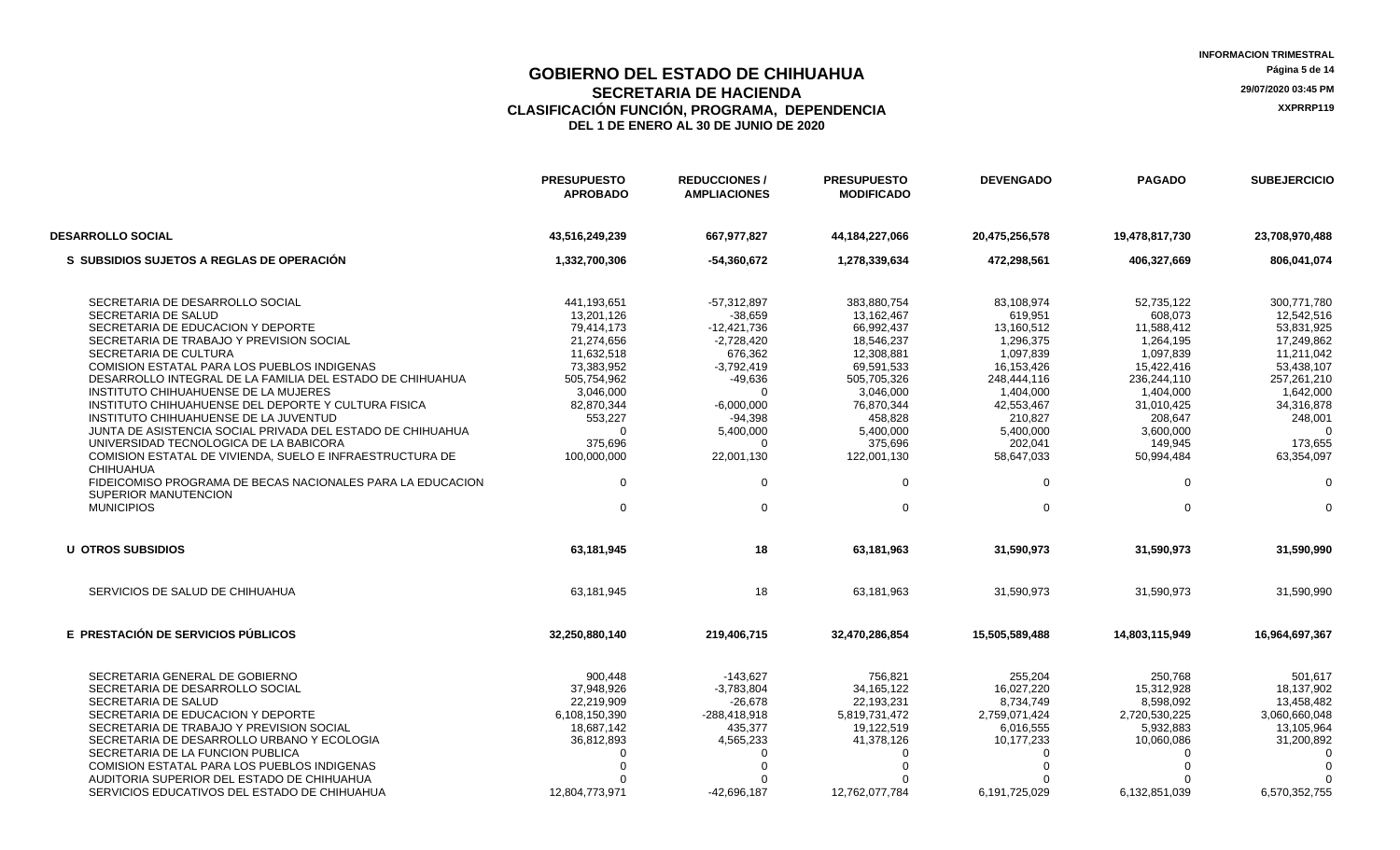|                                                                                                                                                               | <b>PRESUPUESTO</b><br><b>APROBADO</b> | <b>REDUCCIONES /</b><br><b>AMPLIACIONES</b> | <b>PRESUPUESTO</b><br><b>MODIFICADO</b> | <b>DEVENGADO</b> | <b>PAGADO</b> | <b>SUBEJERCICIO</b> |
|---------------------------------------------------------------------------------------------------------------------------------------------------------------|---------------------------------------|---------------------------------------------|-----------------------------------------|------------------|---------------|---------------------|
| UNIVERSIDAD TECNOLOGICA DE CHIHUAHUA                                                                                                                          | 112.264.728                           | $-2.426.732$                                | 109.837.996                             | 55,242,785       | 50.624.342    | 54.595.211          |
| UNIVERSIDAD TECNOLOGICA DE CIUDAD JUAREZ                                                                                                                      | 181,915,640                           | $-3,193,644$                                | 178,721,996                             | 96,314,695       | 96,314,695    | 82,407,301          |
| COLEGIO DE BACHILLERES DEL ESTADO DE CHIHUAHUA                                                                                                                | 515,872,692                           | $-2,408,817$                                | 513,463,874                             | 250,579,286      | 241,070,920   | 262,884,588         |
| INSTITUTO TECNOLOGICO SUPERIOR DE NUEVO CASAS GRANDES                                                                                                         | 65,230,270                            | 2,409,994                                   | 67,640,264                              | 17,205,124       | 16,998,814    | 50,435,140          |
| COLEGIO DE ESTUDIOS CIENTIFICOS Y TECNOLOGICOS DEL ESTADO                                                                                                     | 449,472,199                           | $-2,163,961$                                | 447,308,238                             | 221,472,134      | 213,319,209   | 225,836,104         |
| DE CHIHUAHUA                                                                                                                                                  |                                       |                                             |                                         |                  |               |                     |
| COLEGIO DE EDUCACION PROFESIONAL TECNICA DEL ESTADO DE<br>CHIHUAHUA                                                                                           | 235, 137, 446                         | 3,831,130                                   | 238,968,576                             | 112,796,079      | 110,057,934   | 126,172,497         |
| INSTITUTO CHIHUAHUENSE DE EDUCACION PARA LOS ADULTOS                                                                                                          | 144,490,661                           | $-14.716.835$                               | 129,773,826                             | 64,346,175       | 64,346,175    | 65,427,651          |
| SERVICIOS DE SALUD DE CHIHUAHUA                                                                                                                               | 2,911,949,309                         | 648,579,869                                 | 3,560,529,178                           | 2,039,316,984    | 1,943,933,623 | 1,521,212,194       |
| INSTITUTO CHIHUAHUENSE DE SALUD                                                                                                                               | 1,624,351,472                         | 61,701,816                                  | 1,686,053,288                           | 791,305,314      | 621,984,621   | 894,747,974         |
| DESARROLLO INTEGRAL DE LA FAMILIA DEL ESTADO DE CHIHUAHUA                                                                                                     | 129,381,612                           | 1,700                                       | 129,383,312                             | 58,865,202       | 52,736,686    | 70,518,110          |
| INSTITUTO CHIHUAHUENSE DE LA MUJERES                                                                                                                          | 52,674,629                            | 3,049,688                                   | 55,724,317                              | 21,973,396       | 21,575,391    | 33,750,922          |
| UNIVERSIDAD AUTONOMA DE CHIHUAHUA                                                                                                                             | 1,554,621,202                         | $-27,661,394$                               | 1,526,959,808                           | 841,540,616      | 762,493,376   | 685,419,192         |
| UNIVERSIDAD AUTONOMA DE CD. JUAREZ                                                                                                                            | 1,604,114,526                         | 2,840                                       | 1,604,117,366                           | 855,667,517      | 809,339,029   | 748.449.849         |
| PENSIONES CIVILES DEL ESTADO DE CHIHUAHUA                                                                                                                     | 1,447,587,345                         | $\Omega$                                    | 1,447,587,345                           | 485,581,504      | 356,362,046   | 962,005,842         |
| JUNTA CENTRAL DE AGUA Y SANEAMIENTO                                                                                                                           | $\Omega$                              |                                             | $\Omega$                                | $\Omega$         | $\Omega$      | $\Omega$            |
| INSTITUTO CHIHUAHUENSE DEL DEPORTE Y CULTURA FISICA                                                                                                           | 68,423,422                            | $-2,588,896$                                | 65,834,526                              | 29,244,128       | 17,627,804    | 36,590,397          |
| INSTITUTO CHIHUAHUENSE DE LA JUVENTUD                                                                                                                         | 9,095,149                             | 3,626,553                                   | 12,721,702                              | 8,657,953        | 8,623,612     | 4,063,749           |
| JUNTA DE ASISTENCIA SOCIAL PRIVADA DEL ESTADO DE CHIHUAHUA                                                                                                    | $\Omega$                              | 3,422,500                                   | 3,422,500                               | 1,907,227        | 1,719,933     | 1,515,273           |
| INSTITUTO CHIHUAHUENSE DE INFRAESTRUCTURA FISICA EDUCATIVA                                                                                                    | 53,189,066                            | $-2,122,093$                                | 51,066,973                              | 22,439,305       | 21,824,744    | 28,627,668          |
| UNIVERSIDAD POLITECNICA DE CHIHUAHUA                                                                                                                          | 23,336,080                            | $-539,011$                                  | 22,797,069                              | 11,435,908       | 11,435,908    | 11,361,160          |
| UNIVERSIDAD TECNOLOGICA DE LA TARAHUMARA                                                                                                                      | 21,094,532                            | 214,914                                     | 21,309,446                              | 10,519,057       | 10,416,535    | 10,790,389          |
| UNIVERSIDAD TECNOLOGICA DE PARRAL                                                                                                                             | 24,881,840                            | $-402,793$                                  | 24,479,047                              | 11,939,931       | 11,839,208    | 12,539,116          |
| UNIVERSIDAD PEDAGOGICA NACIONAL DEL ESTADO DE CHIHUAHUA                                                                                                       | 132,991,698                           | $\overline{2}$                              | 132,991,700                             | 68,161,643       | 68,161,643    | 64,830,057          |
| UNIVERSIDAD TECNOLOGICA DE LA BABICORA                                                                                                                        | 14,160,531                            | $-297,013$                                  | 13,863,518                              | 7,111,434        | 7,103,832     | 6,752,085           |
| COMISION ESTATAL DE VIVIENDA, SUELO E INFRAESTRUCTURA DE<br><b>CHIHUAHUA</b>                                                                                  | 64,263,326                            | $-691,946$                                  | 63,571,380                              | 31,031,119       | 29,478,278    | 32,540,261          |
| UNIVERSIDAD TECNOLOGICA DE PAQUIME                                                                                                                            | 26,295,902                            | $-399,404$                                  | 25,896,498                              | 13,692,161       | 13,636,189    | 12,204,337          |
| UNIVERSIDAD TECNOLOGICA DE CAMARGO                                                                                                                            | 26,127,470                            | $-630,602$                                  | 25,496,868                              | 12,651,295       | 12,585,645    | 12,845,573          |
| UNIVERSIDAD TECNOLOGICA DE CHIHUAHUA SUR                                                                                                                      | 23,970,991                            | $-907,952$                                  | 23,063,039                              | 11,402,821       | 11,400,229    | 11,660,218          |
| SUBSISTEMA DE PREPARATORIA ABIERTA DEL ESTADO DE CHIHUAHUA                                                                                                    | 198,919,684                           | 798.724                                     | 199,718,408                             | 82,111,531       | 79,919,256    | 117,606,877         |
| UNIVERSIDAD TECNOLOGICA PASO DEL NORTE                                                                                                                        | 28.468.068                            | $-867.122$                                  | 27.600.946                              | 16.648.647       | 16.078.597    | 10.952.299          |
| REGIMEN ESTATAL DE PROTECCION SOCIAL EN SALUD                                                                                                                 | 999,506,588                           | -152,684,721                                | 846,821,866                             | $\mathbf 0$      | $\mathbf 0$   | 846,821,866         |
| FONDO DE RETIRO DE LOS TRABAJADORES INCORPORADOS A LA<br><b>SECCION 42 DEL SNTE</b>                                                                           | 5,000,000                             | 0                                           | 5,000,000                               | 4,676,977        | 4,676,977     | 323,023             |
| FONDO DE APOYO A LA DELEGACION DE LA CRUZ ROJA                                                                                                                | 53,084,289                            | 3,900,632                                   | 56,984,921                              | 39,685,240       | 39,685,240    | 17,299,681          |
| FIDEICOMISO SOCIAL DEL EMPRESARIADO CHIHUAHUENSE                                                                                                              | 397,847,414                           | 32,637,894                                  | 430,485,308                             | 201,209,548      | 168,571,655   | 229,275,759         |
| FONDO DE ATENCION A NIÑOS Y NIÑAS HIJOS DE LAS VICTIMAS DE LA<br>LUCHA CONTRA EL CRIMEN                                                                       | $\Omega$                              | $\Omega$                                    | $\Omega$                                | $\Omega$         | $\Omega$      | $\Omega$            |
| FIDEICOMISO PARA DAR CUMPLIMIENTO AL CONVENIO DE FECHA 26 DE<br>ABRIL DE 2016, ENTRE EL GOBIERNO DEL ESTADO Y LA COMUNIDAD<br>BOSQUES DE SAN ELIAS REPECHIQUE | 12,000,000                            | $\Omega$                                    | 12,000,000                              | 12,000,000       | 12,000,000    |                     |
| FIDEICOMISO IRREVOCABLE DE ADMINISTRACION E INVERSION                                                                                                         | $\Omega$                              | $\mathbf 0$                                 | $\Omega$                                | $\mathbf 0$      | $\mathbf 0$   |                     |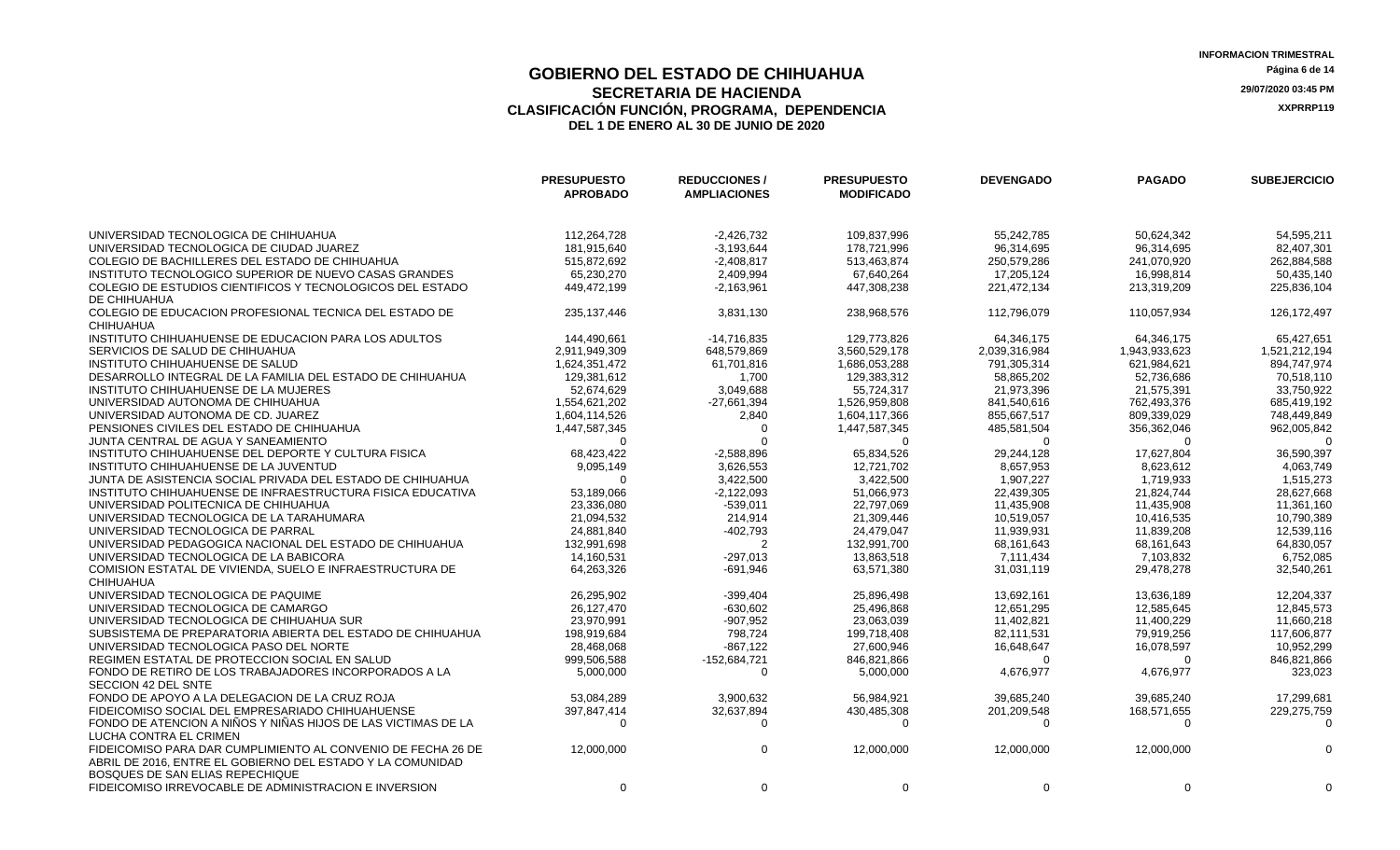|                                                                                  | <b>PRESUPUESTO</b><br><b>APROBADO</b> | <b>REDUCCIONES/</b><br><b>AMPLIACIONES</b> | <b>PRESUPUESTO</b><br><b>MODIFICADO</b> | <b>DEVENGADO</b>       | <b>PAGADO</b>        | <b>SUBEJERCICIO</b>   |
|----------------------------------------------------------------------------------|---------------------------------------|--------------------------------------------|-----------------------------------------|------------------------|----------------------|-----------------------|
| <b>FANVIPOL</b>                                                                  |                                       |                                            |                                         |                        |                      |                       |
| ADMINISTRADORA DE SERVICIOS AEROPORTUARIOS DE CHIHUAHUA                          | 9,666,680                             | 0                                          | 9,666,680                               | 4,849,340              | 1,637,780            | 4,817,340             |
| F PROMOCIÓN Y FOMENTO                                                            | 226,033,216                           | $-39,993,115$                              | 186,040,102                             | 63,787,626             | 58,535,738           | 122,252,476           |
| SECRETARIA DE DESARROLLO SOCIAL                                                  | 12,049,512                            | 786,489                                    | 12,836,001                              | 5,528,209              | 5,518,111            | 7,307,793             |
| SECRETARIA DE CULTURA                                                            | 106,104,241                           | $-16.217.716$                              | 89.886.525                              | 34,761,960             | 31,748,430           | 55,124,565            |
| COORDINACION DE COMUNICACION SOCIAL                                              | 62,542,735                            | $-21,620,074$                              | 40,922,661                              | 5,509,310              | 4,807,892            | 35,413,351            |
| <b>COMISION ESTATAL PARA LOS PUEBLOS INDIGENAS</b>                               | 13,885,518                            |                                            | 11,011,204                              | 4,417,605              |                      |                       |
|                                                                                  |                                       | $-2,874,314$<br>$\Omega$                   |                                         |                        | 4,351,668            | 6,593,600             |
| PARQUE CUMBRES DE MAJALCA<br>INSTITUTO CHIHUAHUENSE DEL DEPORTE Y CULTURA FISICA | 503,272<br>22,908,860                 |                                            | 503,272<br>22,841,360                   | 146,922                | 146,922<br>7,850,700 | 356,350<br>13,529,754 |
| CASA CHIHUAHUA CENTRO DE PATRIMONIO CULTURAL                                     | 8,039,078                             | $-67,500$                                  | 8,039,078                               | 9,311,606<br>4,112,014 | 4,112,014            | 3,927,064             |
|                                                                                  |                                       |                                            |                                         |                        |                      |                       |
| G REGULACIÓN Y SUPERVISIÓN                                                       | 88,472,082                            | 6,113,119                                  | 94,585,200                              | 40,450,253             | 34,695,682           | 54,134,947            |
| SECRETARIA DE SALUD                                                              | 20,000,000                            | 6,673,492                                  | 26,673,492                              | 13,279,921             | 7,552,412            | 13,393,572            |
| SECRETARIA DE DESARROLLO URBANO Y ECOLOGIA                                       | 16,642,386                            | $-560,374$                                 | 16,082,012                              | 4,990,732              | 4,963,670            | 11,091,280            |
| SERVICIOS DE SALUD DE CHIHUAHUA                                                  | 51,829,696                            | $\Omega$                                   | 51,829,696                              | 22,179,600             | 22,179,600           | 29,650,096            |
| UNIVERSIDAD AUTONOMA DE CHIHUAHUA                                                | $\Omega$                              | $\Omega$                                   |                                         | $\Omega$               | 0                    |                       |
| UNIVERSIDAD AUTONOMA DE CD. JUAREZ                                               | $\Omega$                              | <sup>n</sup>                               | $\Omega$                                | $\Omega$               | $\Omega$             |                       |
| K PROYECTOS DE INVERSIÓN                                                         | 3,245,632,026                         | $-351,924,537$                             | 2,893,707,489                           | 571,520,205            | 461,713,491          | 2,322,187,284         |
|                                                                                  |                                       |                                            |                                         |                        |                      |                       |
| SECRETARIA GENERAL DE GOBIERNO                                                   |                                       | <sup>0</sup>                               |                                         |                        | 0                    |                       |
| SECRETARIA DE HACIENDA                                                           | 878,948,629                           | $-503,026,202$                             | 375,922,427                             |                        |                      | 375,922,427           |
| SECRETARIA DE DESARROLLO SOCIAL                                                  | 13,440,843                            |                                            | 13,440,843                              |                        |                      | 13,440,843            |
| SECRETARIA DE EDUCACION Y DEPORTE                                                | 265,507,816                           | $-21,690,664$                              | 243,817,152                             | 2,250,508              | 2,250,508            | 241,566,644           |
| SECRETARIA DE CULTURA                                                            | 54,000,000                            | $-54,000,000$                              | $\Omega$                                | $\Omega$               | $\Omega$             | $\Omega$              |
| SECRETARIA DE COMUNICACIONES Y OBRAS PUBLICAS                                    | 248,500,000                           | 527,023,043                                | 775,523,043                             | 235,656,722            | 222,577,270          | 539,866,321           |
| SECRETARIA DE DESARROLLO URBANO Y ECOLOGIA                                       | 525,830,000                           | $-511,835,060$                             | 13,994,940                              | 2,632,062              | 2,002,530            | 11,362,878            |
| SECRETARIA DE DESARROLLO MUNICIPAL                                               | 115,000,000                           | $-6,032,502$                               | 108,967,498                             | 16,523,040             | 16,523,040           | 92,444,458            |
| <b>COMISION ESTATAL PARA LOS PUEBLOS INDIGENAS</b>                               |                                       |                                            |                                         |                        |                      |                       |
| UNIVERSIDAD TECNOLOGICA DE CHIHUAHUA                                             |                                       |                                            |                                         |                        |                      |                       |
| UNIVERSIDAD TECNOLOGICA DE CIUDAD JUAREZ                                         |                                       |                                            |                                         |                        |                      |                       |
| COLEGIO DE BACHILLERES DEL ESTADO DE CHIHUAHUA                                   |                                       |                                            |                                         |                        |                      |                       |
| COLEGIO DE ESTUDIOS CIENTIFICOS Y TECNOLOGICOS DEL ESTADO                        |                                       | $\Omega$                                   |                                         |                        |                      |                       |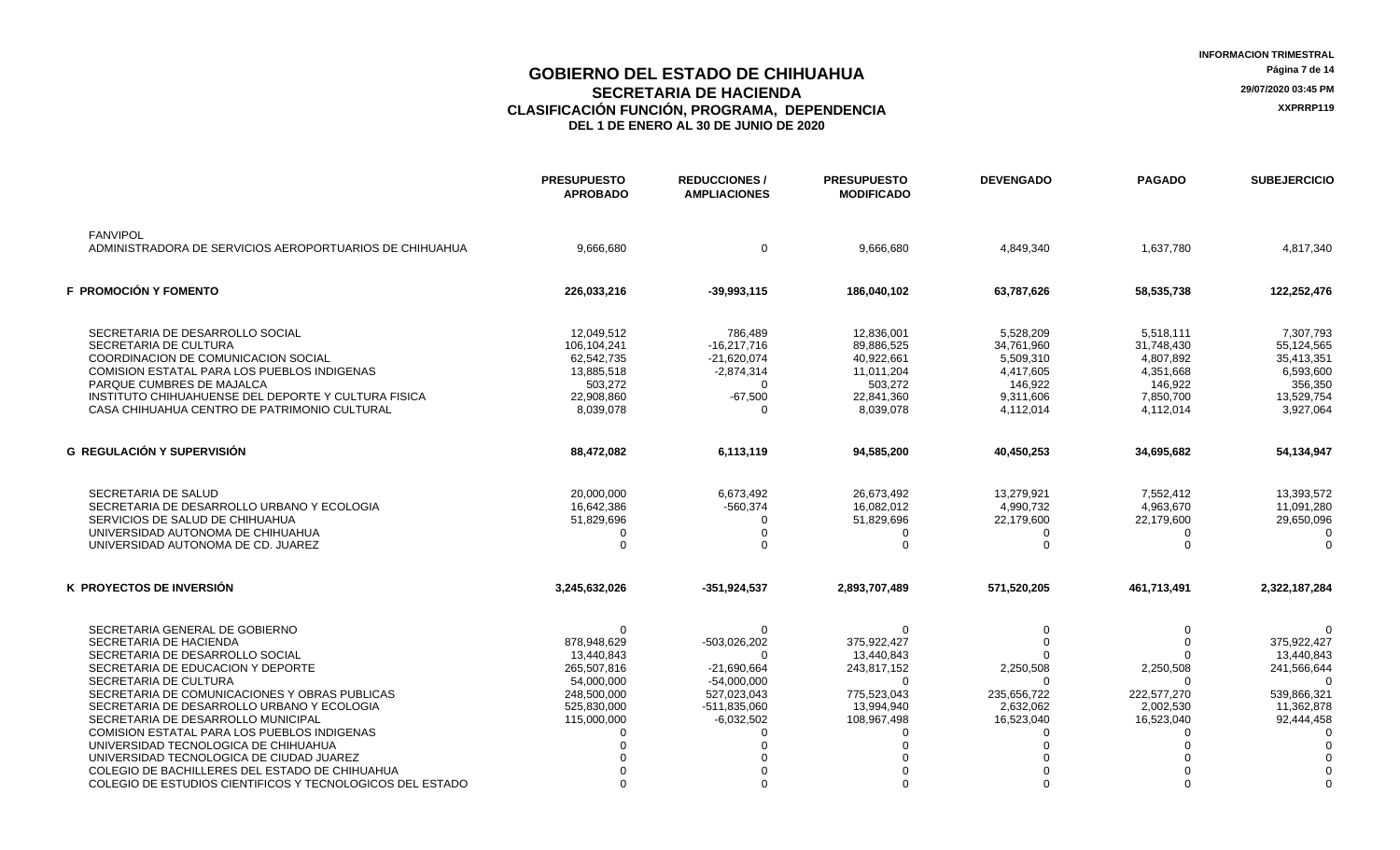|                                                                                                      | <b>PRESUPUESTO</b><br><b>APROBADO</b> | <b>REDUCCIONES/</b><br><b>AMPLIACIONES</b> | <b>PRESUPUESTO</b><br><b>MODIFICADO</b> | <b>DEVENGADO</b> | <b>PAGADO</b> | <b>SUBEJERCICIO</b> |
|------------------------------------------------------------------------------------------------------|---------------------------------------|--------------------------------------------|-----------------------------------------|------------------|---------------|---------------------|
| DE CHIHUAHUA                                                                                         |                                       |                                            |                                         |                  |               |                     |
| COLEGIO DE EDUCACION PROFESIONAL TECNICA DEL ESTADO DE                                               | $\Omega$                              | $\Omega$                                   | $\Omega$                                | $\Omega$         | $\Omega$      |                     |
| <b>CHIHUAHUA</b>                                                                                     |                                       |                                            |                                         |                  |               |                     |
| SERVICIOS DE SALUD DE CHIHUAHUA                                                                      | 621,287,900                           | -269,370,919                               | 351,916,981                             | 80,532,962       | 30,536,406    | 271,384,019         |
| DESARROLLO INTEGRAL DE LA FAMILIA DEL ESTADO DE CHIHUAHUA                                            | $\Omega$                              | 18,258,418                                 | 18,258,418                              | 17,646,680       | 17,646,680    | 611,738             |
| UNIVERSIDAD AUTONOMA DE CHIHUAHUA                                                                    | 61,412,005                            | 11,174,707                                 | 72,586,712                              | 17,353,318       | 17,353,318    | 55,233,394          |
| UNIVERSIDAD AUTONOMA DE CD. JUAREZ                                                                   | 137,679,642                           | 58,000,165                                 | 195,679,807                             |                  | $\Omega$      | 195,679,807         |
| JUNTA CENTRAL DE AGUA Y SANEAMIENTO                                                                  | 265,923,307                           | 22,175,202                                 | 288.098.509                             | 51,253,239       | 49,770,674    | 236,845,271         |
| INSTITUTO CHIHUAHUENSE DEL DEPORTE Y CULTURA FISICA                                                  | 56,000,000                            | $-51,512,004$                              | 4,487,996                               | 4,487,250        | 4,360,969     | 745                 |
| INSTITUTO CHIHUAHUENSE DE INFRAESTRUCTURA FISICA EDUCATIVA                                           | $\Omega$                              | 53,745,077                                 | 53,745,077                              | 27,471,336       | 27,471,336    | 26,273,741          |
| UNIVERSIDAD POLITECNICA DE CHIHUAHUA                                                                 |                                       |                                            |                                         |                  |               |                     |
| UNIVERSIDAD TECNOLOGICA DE LA TARAHUMARA                                                             |                                       | $\Omega$                                   |                                         |                  |               |                     |
| UNIVERSIDAD TECNOLOGICA DE PARRAL                                                                    |                                       |                                            |                                         |                  |               |                     |
| UNIVERSIDAD TECNOLOGICA DE LA BABICORA                                                               |                                       | 3,100,000                                  | 3,100,000                               | 3,100,000        | 3,100,000     |                     |
| COMISION ESTATAL DE VIVIENDA. SUELO E INFRAESTRUCTURA DE<br><b>CHIHUAHUA</b>                         |                                       | <sup>0</sup>                               | ∩                                       | $\Omega$         |               |                     |
| UNIVERSIDAD TECNOLOGICA DE PAQUIME                                                                   |                                       |                                            |                                         |                  |               |                     |
| UNIVERSIDAD TECNOLOGICA DE CAMARGO                                                                   |                                       |                                            |                                         |                  |               |                     |
| UNIVERSIDAD TECNOLOGICA DE CHIHUAHUA SUR                                                             |                                       |                                            |                                         |                  |               |                     |
| SUBSISTEMA DE PREPARATORIA ABIERTA DEL ESTADO DE CHIHUAHUA                                           |                                       |                                            |                                         |                  |               |                     |
| UNIVERSIDAD TECNOLOGICA PASO DEL NORTE                                                               |                                       |                                            |                                         |                  |               |                     |
| JUNTAS MUNICIPALES DE AGUAS Y SANEAMIENTO                                                            |                                       | 83,638,264                                 | 83,638,264                              |                  |               | 83,638,264          |
| <b>MUNICIPIOS</b>                                                                                    | 2,101,884                             | 286,927,938                                | 289,029,822                             | 111,113,088      | 66,620,758    | 177,916,735         |
| INSTITUTO TECNOLOGICO DE CHIHUAHUA II (ITCH II)                                                      | $\Omega$                              | $\Omega$                                   | $\Omega$                                | $\Omega$         | $\Omega$      |                     |
| INSTITUTO TECNOLOGICO DE CIUDAD JUAREZ (ITCJ)                                                        | $\Omega$                              | $\Omega$                                   |                                         |                  |               |                     |
| INSTITUTO TECNOLOGICO DE DELICIAS (IT DELICIAS)                                                      | $\Omega$                              | 1,500,000                                  | 1,500,000                               | 1,500,000        | 1,500,000     |                     |
|                                                                                                      |                                       |                                            |                                         |                  |               |                     |
| P PLANEACIÓN, SEGUIMIENTO Y EVALUACIÓN DE POLÍTICAS PÚBLICAS                                         | 1,047,895,798                         | 227,342,891                                | 1,275,238,689                           | 690,889,164      | 635,537,557   | 584,349,525         |
| SECRETARIA DE DESARROLLO SOCIAL                                                                      | 74.656.560                            | $-9.999.292$                               | 64,657,268                              | 23.375.944       | 22.936.178    | 41,281,324          |
| SECRETARIA DE SALUD                                                                                  | 13,714,964                            | 580,451                                    | 14.295.414                              | 5,695,169        | 4,951,810     | 8,600,245           |
| SECRETARIA DE CULTURA                                                                                | 71,541,878                            | $-2,007,718$                               | 69,534,160                              | 25,296,490       | 22,941,764    | 44,237,670          |
| SECRETARIA DE COMUNICACIONES Y OBRAS PUBLICAS                                                        | 55,818,094                            | $-6,767,971$                               | 49,050,123                              | 18,048,308       | 17,292,768    | 31,001,815          |
| SECRETARIA DE DESARROLLO URBANO Y ECOLOGIA                                                           | 28,229,958                            |                                            | 25,808,356                              | 9,912,694        |               |                     |
|                                                                                                      |                                       | -2,421,602                                 |                                         |                  | 9,772,982     | 15,895,663          |
| <b>COMISION ESTATAL PARA LOS PUEBLOS INDIGENAS</b><br>COLEGIO DE BACHILLERES DEL ESTADO DE CHIHUAHUA | 22,542,223                            | $-423,458$                                 | 22,118,765                              | 9,499,001        | 8,591,035     | 12,619,763          |
|                                                                                                      | 440,223,936                           | $-8,253,370$                               | 431,970,565                             | 189,941,450      | 180.466.956   | 242,029,115         |
| SERVICIOS DE SALUD DE CHIHUAHUA                                                                      | 265,729,253                           | 255,366,089                                | 521,095,342                             | 383,149,624      | 344,016,045   | 137,945,718         |
| DESARROLLO INTEGRAL DE LA FAMILIA DEL ESTADO DE CHIHUAHUA                                            | 53,000,698                            | $-8,075$                                   | 52,992,623                              | 19,938,536       | 18,763,173    | 33,054,087          |
| INSTITUTO CHIHUAHUENSE DE LA MUJERES                                                                 | 17,747,902                            | 2,085,244                                  | 19,833,146                              | 4,133,765        | 4,059,475     | 15,699,381          |
| INSTITUTO CHIHUAHUENSE DE LA JUVENTUD                                                                | 2,572,601                             | $-807,406$                                 | 1,765,195                               | 1,016,023        | 1,013,212     | 749,172             |
| UNIVERSIDAD TECNOLOGICA DE LA BABICORA                                                               | 2,117,732                             | $\Omega$                                   | 2,117,732                               | 882,160          | 732,160       | 1,235,572           |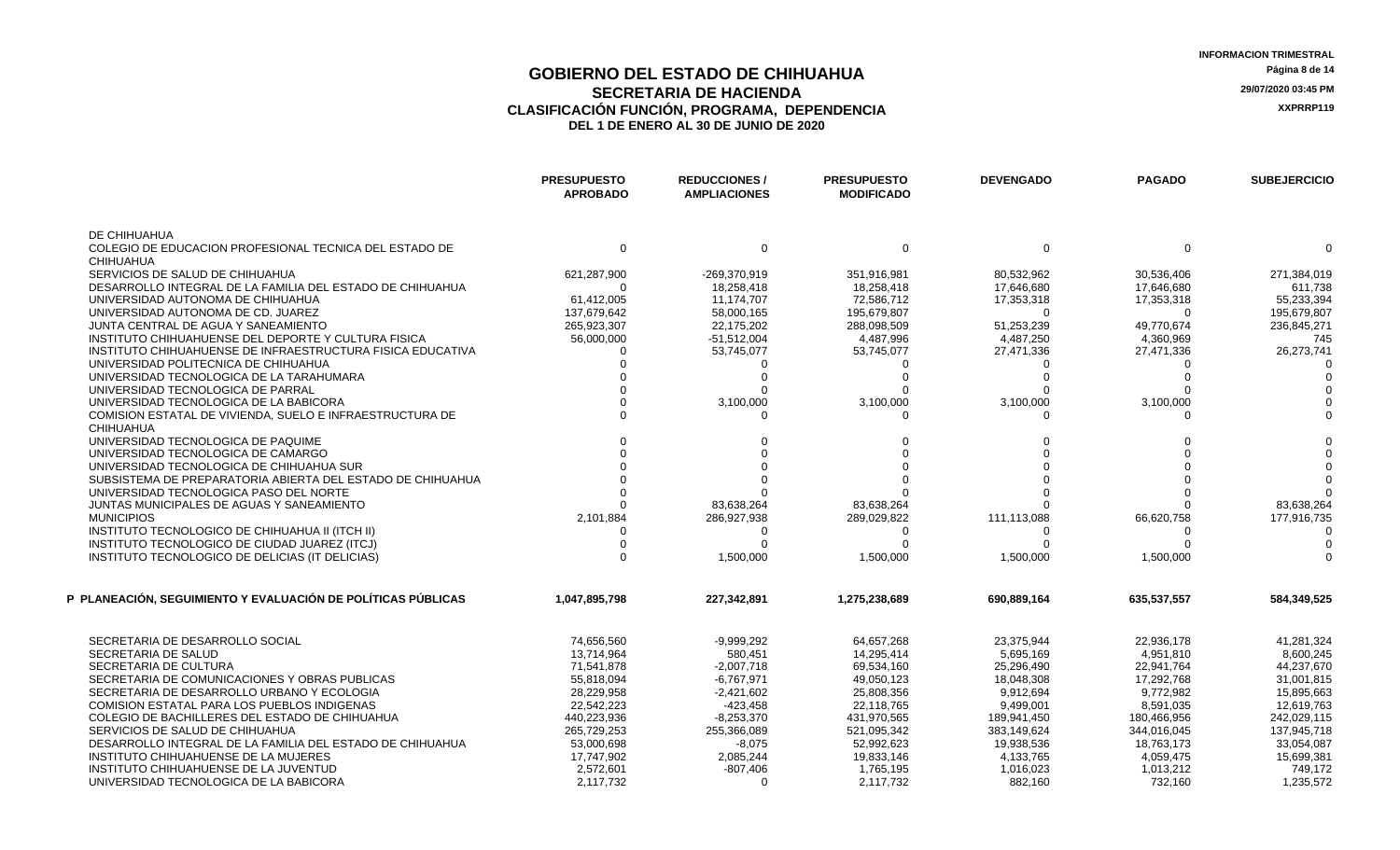|                                                                                                                                                                                                                                                                                                                                                                                                                                                                                                              | <b>PRESUPUESTO</b><br><b>APROBADO</b> | <b>REDUCCIONES/</b><br><b>AMPLIACIONES</b>                                                                                                                   | <b>PRESUPUESTO</b><br><b>MODIFICADO</b>                                                                                                                      | <b>DEVENGADO</b>                                                                                                                                          | <b>PAGADO</b>                                                                                                                                           | <b>SUBEJERCICIO</b>                                                                                                    |
|--------------------------------------------------------------------------------------------------------------------------------------------------------------------------------------------------------------------------------------------------------------------------------------------------------------------------------------------------------------------------------------------------------------------------------------------------------------------------------------------------------------|---------------------------------------|--------------------------------------------------------------------------------------------------------------------------------------------------------------|--------------------------------------------------------------------------------------------------------------------------------------------------------------|-----------------------------------------------------------------------------------------------------------------------------------------------------------|---------------------------------------------------------------------------------------------------------------------------------------------------------|------------------------------------------------------------------------------------------------------------------------|
| <b>MUNICIPIOS</b>                                                                                                                                                                                                                                                                                                                                                                                                                                                                                            | 0                                     | $\mathbf 0$                                                                                                                                                  | $\Omega$                                                                                                                                                     | $\mathbf 0$                                                                                                                                               | $\Omega$                                                                                                                                                | $\Omega$                                                                                                               |
| R ESPECÍFICOS                                                                                                                                                                                                                                                                                                                                                                                                                                                                                                | $\bf{0}$                              | 0                                                                                                                                                            | $\bf{0}$                                                                                                                                                     | 0                                                                                                                                                         | $\mathbf{0}$                                                                                                                                            | $\mathbf 0$                                                                                                            |
| INSTITUTO PARA LA CULTURA DEL MUNICIPIO DE JUAREZ<br><b>MUNICIPIOS</b>                                                                                                                                                                                                                                                                                                                                                                                                                                       | 0<br>$\Omega$                         | 0<br>$\Omega$                                                                                                                                                | $\mathbf 0$<br>$\Omega$                                                                                                                                      | 0<br>$\mathbf{0}$                                                                                                                                         | 0<br>$\Omega$                                                                                                                                           | 0<br>$\Omega$                                                                                                          |
| M APOYO AL PROCESO PRESUPUESTARIO Y PARA MEJORAR LA<br><b>EFICIENCIA INSTITUCIONAL</b>                                                                                                                                                                                                                                                                                                                                                                                                                       | $\bf{0}$                              | $\mathbf 0$                                                                                                                                                  | $\mathbf 0$                                                                                                                                                  | $\mathbf 0$                                                                                                                                               | $\mathbf 0$                                                                                                                                             | $\mathbf 0$                                                                                                            |
| SECRETARIA DE HACIENDA<br>SECRETARIA DE DESARROLLO SOCIAL<br>SECRETARIA DE SALUD<br>SECRETARIA DE DESARROLLO URBANO Y ECOLOGIA<br>COLEGIO DE BACHILLERES DEL ESTADO DE CHIHUAHUA<br>SERVICIOS DE SALUD DE CHIHUAHUA<br>DESARROLLO INTEGRAL DE LA FAMILIA DEL ESTADO DE CHIHUAHUA<br>UNIVERSIDAD AUTONOMA DE CHIHUAHUA<br>UNIVERSIDAD AUTONOMA DE CD. JUAREZ                                                                                                                                                  |                                       |                                                                                                                                                              |                                                                                                                                                              |                                                                                                                                                           |                                                                                                                                                         | $\Omega$<br>$\mathbf 0$<br>$\Omega$<br>$\Omega$<br>$\Omega$<br>$\Omega$<br>$\Omega$                                    |
| <b>N DESASTRES NATURALES</b>                                                                                                                                                                                                                                                                                                                                                                                                                                                                                 | $\mathbf 0$                           | 672,437,633                                                                                                                                                  | 672,437,633                                                                                                                                                  | 427,296,603                                                                                                                                               | 380,269,338                                                                                                                                             | 245,141,030                                                                                                            |
| SECRETARIA DE DESARROLLO SOCIAL<br><b>SECRETARIA DE SALUD</b><br>SECRETARIA DE EDUCACION Y DEPORTE<br>SECRETARIA DE TRABAJO Y PREVISION SOCIAL<br>SECRETARIA DE CULTURA<br>SECRETARIA DE COMUNICACIONES Y OBRAS PUBLICAS<br>SECRETARIA DE DESARROLLO URBANO Y ECOLOGIA<br><b>COMISION ESTATAL PARA LOS PUEBLOS INDIGENAS</b><br>SERVICIOS DE SALUD DE CHIHUAHUA<br>INSTITUTO CHIHUAHUENSE DE SALUD<br>DESARROLLO INTEGRAL DE LA FAMILIA DEL ESTADO DE CHIHUAHUA<br>PENSIONES CIVILES DEL ESTADO DE CHIHUAHUA | $\Omega$                              | 143,747,710<br>241,513<br>2,441,800<br>117,200,946<br>2,134,517<br>850,000<br>12,403<br>10,168,378<br>119,367,658<br>61,772,708<br>172,000,000<br>42,500,000 | 143,747,710<br>241,513<br>2,441,800<br>117,200,946<br>2,134,517<br>850,000<br>12,403<br>10,168,378<br>119,367,658<br>61,772,708<br>172,000,000<br>42,500,000 | 68,728,001<br>141,411<br>1,299,919<br>32,070,130<br>1,413,933<br>779,408<br>10.028<br>5,213,406<br>119,367,658<br>61,772,708<br>100,000,000<br>36,500,000 | 56,790,338<br>65,733<br>1,299,919<br>24,816,677<br>1,151,433<br>772,738<br>10.028<br>2,404,106<br>119,367,658<br>61,772,708<br>75,318,000<br>36,500,000 | 75,019,708<br>100,102<br>1,141,881<br>85,130,815<br>720,584<br>70,592<br>2,375<br>4,954,972<br>72,000,000<br>6,000,000 |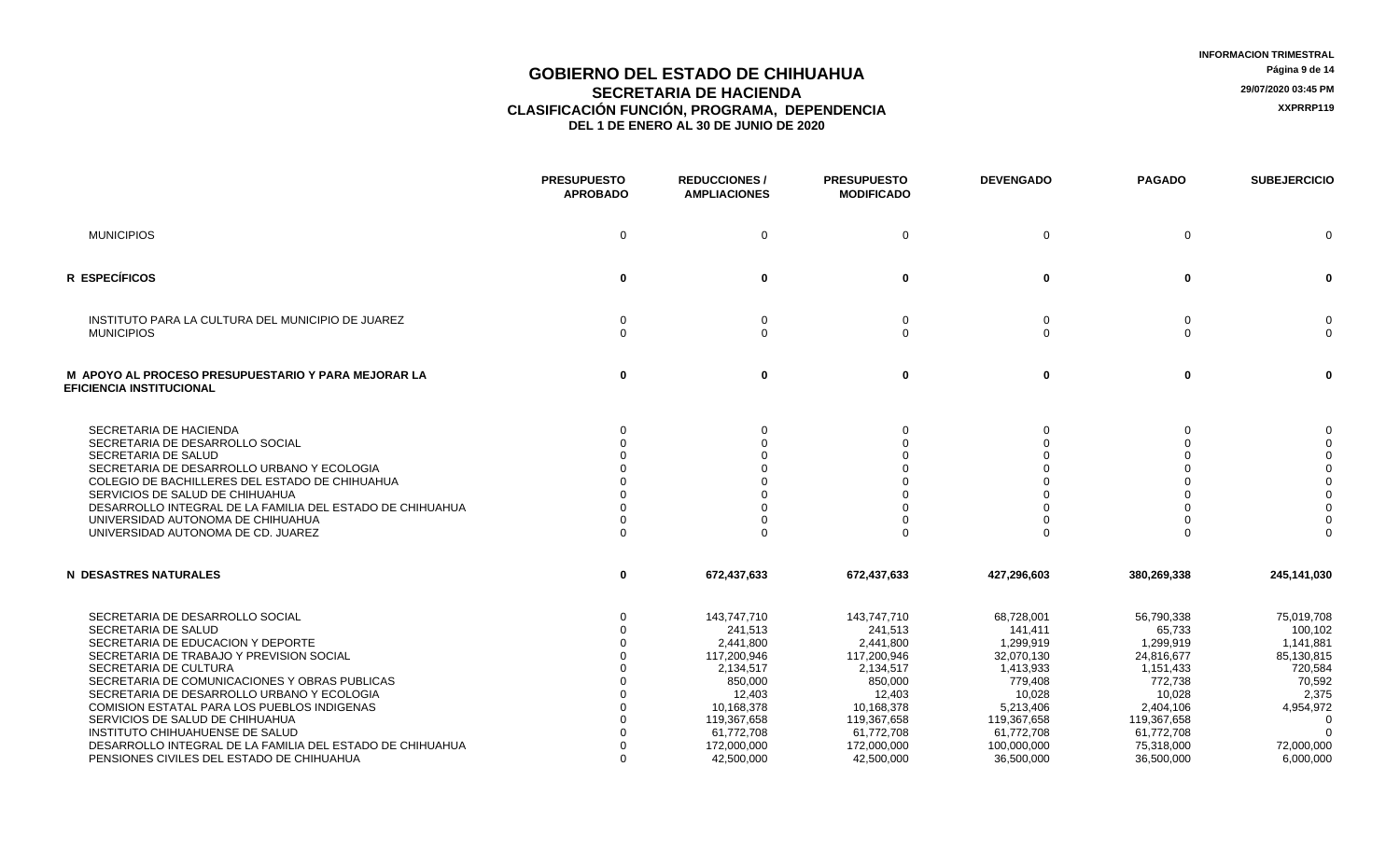|                                                                                           | <b>PRESUPUESTO</b><br><b>APROBADO</b> | <b>REDUCCIONES/</b><br><b>AMPLIACIONES</b> | <b>PRESUPUESTO</b><br><b>MODIFICADO</b> | <b>DEVENGADO</b>         | <b>PAGADO</b>            | <b>SUBEJERCICIO</b>       |
|-------------------------------------------------------------------------------------------|---------------------------------------|--------------------------------------------|-----------------------------------------|--------------------------|--------------------------|---------------------------|
| <b>J PENSIONES Y JUBILACIONES</b>                                                         | 3,693,096,474                         | 0                                          | 3,693,096,474                           | 1,972,846,531            | 1,972,628,362            | 1,720,249,944             |
| PENSIONES CIVILES DEL ESTADO DE CHIHUAHUA                                                 | 3.693.096.474                         | $\Omega$                                   | 3,693,096,474                           | 1,972,846,531            | 1.972.628.362            | 1,720,249,944             |
| <b>T APORTACIONES A LA SEGURIDAD SOCIAL</b>                                               | 1,458,336,329                         | $-7,044,224$                               | 1,451,292,105                           | 639,392,509              | 639,392,509              | 811,899,596               |
| DESPACHO DEL EJECUTIVO                                                                    | 1,569,620                             | 229                                        | 1,569,849                               | 621,110                  | 621,110                  | 948,739                   |
| SECRETARIA GENERAL DE GOBIERNO                                                            | 32.635.508                            | $-157.710$                                 | 32.477.798                              | 13.165.015               | 13,165,015               | 19,312,783                |
| SECRETARIA DE HACIENDA                                                                    | 105,989,064                           | $-14,014,127$                              | 91,974,937                              | 46,903,253               | 46,903,253               | 45,071,684                |
| SECRETARIA DE INNOVACION Y DESARROLLO ECONOMICO                                           | 4,847,126                             | $-114,922$                                 | 4,732,204                               | 1,763,027                | 1,763,027                | 2,969,177                 |
| SECRETARIA DE DESARROLLO SOCIAL                                                           | 9,083,715                             | $-46,410$                                  | 9,037,305                               | 3,559,026                | 3,559,026                | 5,478,280                 |
| SECRETARIA DE SALUD                                                                       | 2,595,842                             | 81,836                                     | 2,677,679                               | 1,025,883                | 1,025,883                | 1,651,796                 |
| SECRETARIA DE EDUCACION Y DEPORTE                                                         | 759.363.523<br>17,553,619             | 1,093,010<br>403,329                       | 760,456,533<br>17,956,948               | 363,442,741<br>7,036,904 | 363,442,741<br>7,036,904 | 397.013.792<br>10,920,044 |
| SECRETARIA DE TRABAJO Y PREVISION SOCIAL<br>SECRETARIA DE CULTURA                         | 11.475.330                            | 304.808                                    | 11,780,138                              | 4.697.852                | 4.697.852                | 7,082,285                 |
| SECRETARIA DE COMUNICACIONES Y OBRAS PUBLICAS                                             | 7,818,477                             | $-288,538$                                 | 7,529,939                               | 2,937,547                | 2,937,547                | 4,592,392                 |
| SECRETARIA DE DESARROLLO URBANO Y ECOLOGIA                                                | 7,797,289                             | $-67,952$                                  | 7,729,337                               | 3,062,858                | 3,062,858                | 4,666,479                 |
| SECRETARIA DE DESARROLLO RURAL                                                            | 15.149.417                            | $-20,240$                                  | 15,129,177                              | 6.655.640                | 6,655,640                | 8,473,537                 |
| SECRETARIA DE DESARROLLO MUNICIPAL                                                        | 3,146,576                             | $-58,066$                                  | 3,088,509                               | 1,247,437                | 1,247,437                | 1,841,072                 |
| SECRETARIA DE LA FUNCION PUBLICA                                                          | 10,724,766                            | $-349,741$                                 | 10,375,026                              | 3,688,670                | 3,688,670                | 6,686,356                 |
| FISCALIA GENERAL DEL ESTADO                                                               | 446,930,063                           | -128,103,674                               | 318,826,389                             | 117,303,494              | 117,303,494              | 201,522,895               |
| <b>CONSEJERIA JURIDICA</b>                                                                | 1,010,051                             | $-22,678$                                  | 987,373                                 | 394,506                  | 394,506                  | 592,867                   |
| COORDINACION DE COMUNICACION SOCIAL                                                       | 4,429,524                             | $-17,253$                                  | 4,412,271                               | 1,757,841                | 1,757,841                | 2,654,430                 |
| <b>COORDINACION DE RELACIONES PUBLICAS</b>                                                | 1,368,664                             | $-2,897$                                   | 1,365,767                               | 550,036                  | 550,036                  | 815,731                   |
| REPRESENTACION DEL GOBIERNO DEL ESTADO EN LA CD. DE MEXICO                                | 615.080                               | -585                                       | 614.494                                 | 236,172                  | 236,172                  | 378,322                   |
| OFICINAS ESTATALES DE ENLACE CON LA SECRETARIA DE<br><b>RELACIONES EXTERIORES</b>         | 2,671,014                             | 72,430                                     | 2,743,444                               | 1,062,441                | 1,062,441                | 1,681,003                 |
| COORDINACION DE ASESORES Y PROYECTOS ESPECIALES                                           | 1,018,234                             | $-147,317$                                 | 870,917                                 | 332,057                  | 332.057                  | 538,860                   |
| <b>COORDINACION EJECUTIVA DE GABINETE</b>                                                 | 2,237,052                             | $-2,787$                                   | 2,234,265                               | 852,183                  | 852,183                  | 1,382,083                 |
| <b>COMISION ESTATAL PARA LOS PUEBLOS INDIGENAS</b>                                        | 6,607,067                             | $-27,096$                                  | 6,579,971                               | 2,633,713                | 2,633,713                | 3,946,258                 |
| COORDINACION DE POLITICA DIGITAL                                                          | 1,699,707                             | $\Omega$                                   | 1,699,707                               | 681,354                  | 681,354                  | 1,018,354                 |
| SECRETARIA DE SEGURIDAD PUBLICA                                                           | $\Omega$                              | 134,442,126                                | 134,442,126                             | 53,781,751               | 53,781,751               | 80,660,375                |
| INSTITUTO CHIHUAHUENSE DE SALUD                                                           | $\mathbf 0$                           | 0                                          | 0                                       |                          | 0                        | $\Omega$                  |
| PENSIONES CIVILES DEL ESTADO DE CHIHUAHUA                                                 | $\Omega$                              | $\Omega$                                   | $\Omega$                                | $\Omega$                 | $\Omega$                 | $\Omega$                  |
| <b>D. COSTO FINANCIERO, DEUDA O APOYOS A DEUDORES Y AHORRADORES</b><br><b>DE LA BANCA</b> | 110.020.923                           | $-4.000.000$                               | 106.020.923                             | 59.594.667               | 55.010.461               | 46,426,256                |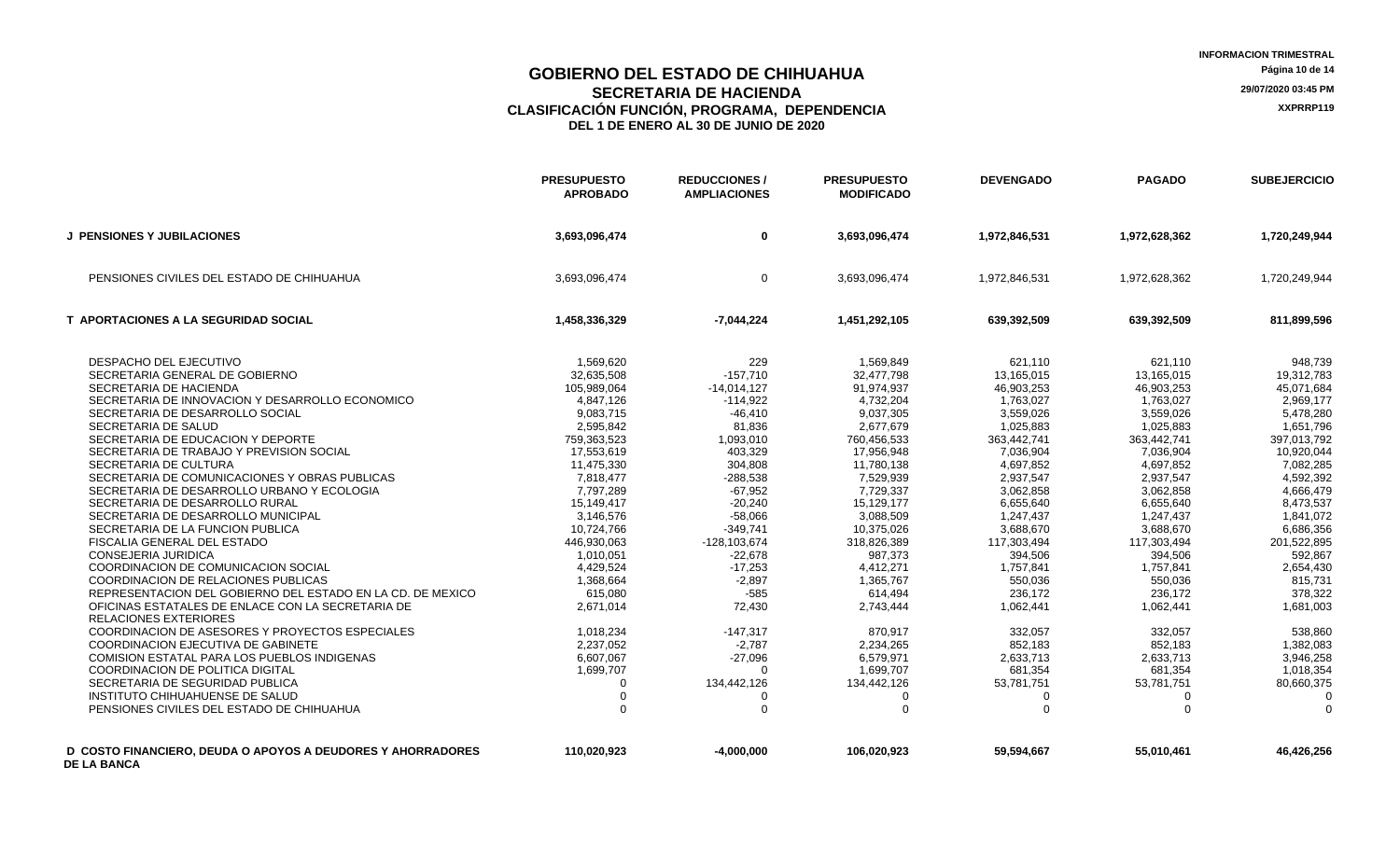### **GOBIERNO DEL ESTADO DE CHIHUAHUA Página 11 de 14 SECRETARIA DE HACIENDA 29/07/2020 03:45 PM CLASIFICACIÓN FUNCIÓN, PROGRAMA, DEPENDENCIA DEL 1 DE ENERO AL 30 DE JUNIO DE 2020**

|                                                                                                                                                                                                                                                                                                                                                                                                                                                                                                                                                          | <b>PRESUPUESTO</b><br><b>APROBADO</b>                                                                                                                                       | <b>REDUCCIONES /</b><br><b>AMPLIACIONES</b>                                                                                                                   | <b>PRESUPUESTO</b><br><b>MODIFICADO</b>                                                                                                | <b>DEVENGADO</b>                                                                                                                                 | <b>PAGADO</b>                                                                                                                                                            | <b>SUBEJERCICIO</b>                                                                                                                                                        |
|----------------------------------------------------------------------------------------------------------------------------------------------------------------------------------------------------------------------------------------------------------------------------------------------------------------------------------------------------------------------------------------------------------------------------------------------------------------------------------------------------------------------------------------------------------|-----------------------------------------------------------------------------------------------------------------------------------------------------------------------------|---------------------------------------------------------------------------------------------------------------------------------------------------------------|----------------------------------------------------------------------------------------------------------------------------------------|--------------------------------------------------------------------------------------------------------------------------------------------------|--------------------------------------------------------------------------------------------------------------------------------------------------------------------------|----------------------------------------------------------------------------------------------------------------------------------------------------------------------------|
| COMISION ESTATAL DE VIVIENDA, SUELO E INFRAESTRUCTURA DE<br><b>CHIHUAHUA</b>                                                                                                                                                                                                                                                                                                                                                                                                                                                                             | 110,020,923                                                                                                                                                                 | $-4,000,000$                                                                                                                                                  | 106,020,923                                                                                                                            | 59,594,667                                                                                                                                       | 55,010,461                                                                                                                                                               | 46,426,256                                                                                                                                                                 |
| <b>DESARROLLO ECONÓMICO</b>                                                                                                                                                                                                                                                                                                                                                                                                                                                                                                                              | 6,108,242,498                                                                                                                                                               | 3,208,274,608                                                                                                                                                 | 9,316,517,106                                                                                                                          | 4,618,668,100                                                                                                                                    | 4,338,329,088                                                                                                                                                            | 4,697,849,006                                                                                                                                                              |
| S SUBSIDIOS SUJETOS A REGLAS DE OPERACION                                                                                                                                                                                                                                                                                                                                                                                                                                                                                                                | 252,848,993                                                                                                                                                                 | 21,774,847                                                                                                                                                    | 274,623,840                                                                                                                            | 169,009,498                                                                                                                                      | 84,654,971                                                                                                                                                               | 105,614,342                                                                                                                                                                |
| SECRETARIA DE INNOVACION Y DESARROLLO ECONOMICO<br>SECRETARIA DE DESARROLLO RURAL<br>FONDO DE FOMENTO AGROPECUARIO DEL ESTADO (FOFAE)<br>FIDEICOMISO PARA EL DESARROLLO FORESTAL SUSTENTABLE EN EL<br>ESTADO (FIDEFOSE)                                                                                                                                                                                                                                                                                                                                  | 36,854,300<br>67,194,962<br>120,981,000<br>27,818,731                                                                                                                       | $-11,101,684$<br>$-32,948,746$<br>64,026,593<br>1,798,684                                                                                                     | 25,752,616<br>34,246,217<br>185,007,593<br>29,617,415                                                                                  | 8,810,452<br>11,591,664<br>142,332,976<br>6,274,406                                                                                              | 4,758,280<br>8,912,370<br>64,709,914<br>6,274,406                                                                                                                        | 16,942,164<br>22,654,552<br>42,674,617<br>23,343,009                                                                                                                       |
| E PRESTACIÓN DE SERVICIOS PÚBLICOS                                                                                                                                                                                                                                                                                                                                                                                                                                                                                                                       | 911,280,024                                                                                                                                                                 | $-11,020,181$                                                                                                                                                 | 900,259,843                                                                                                                            | 219,904,738                                                                                                                                      | 199,069,407                                                                                                                                                              | 680,355,105                                                                                                                                                                |
| SECRETARIA GENERAL DE GOBIERNO<br>SECRETARIA DE HACIENDA<br>SECRETARIA DE INNOVACION Y DESARROLLO ECONOMICO<br>SECRETARIA DE COMUNICACIONES Y OBRAS PUBLICAS<br>SECRETARIA DE DESARROLLO URBANO Y ECOLOGIA<br>SECRETARIA DE DESARROLLO RURAL<br>COORDINACION DE POLITICA DIGITAL<br>EL COLEGIO DE CHIHUAHUA<br>INSTITUTO DE INNOVACION Y COMPETITIVIDAD<br>FIDEICOMISO DE PROMOCION Y FOMENTO DE LAS ACTIVIDADES<br><b>TURISTICAS</b><br>FIDEICOMISO EXPO-CHIHUAHUA<br>FONDO MIXTO CONACYT - GOBIERNO DEL ESTADO DE CHIHUAHUA<br>OPERADORA DE TRANSPORTE | 99.857.647<br>188,883,821<br>$\Omega$<br>104,675,056<br>$\Omega$<br>61,838,984<br>328,894,775<br>8,009,536<br>6,984,166<br>$\Omega$<br>37,893,827<br>$\Omega$<br>74,242,212 | $-3,148,415$<br>41,653,882<br>$\Omega$<br>$-5,376,408$<br>$-8,078,135$<br>$-36,446,541$<br>$-155,607$<br>$-513,875$<br>$\Omega$<br>1,044,918<br>0<br>$\Omega$ | 96.709.233<br>230,537,703<br>99,298,647<br>53,760,849<br>292,448,234<br>7,853,929<br>6,470,292<br>$\Omega$<br>38,938,745<br>74,242,212 | 16.002.115<br>59,668,775<br>37,237,500<br>20,769,644<br>21,269,594<br>4,595,000<br>2,947,026<br>$\Omega$<br>16,699,012<br>$\Omega$<br>40,716,072 | 15,594,438<br>58,938,034<br>$\Omega$<br>36,405,175<br>$\Omega$<br>18,900,815<br>13,624,400<br>4,595,000<br>2,889,071<br>$\Omega$<br>15,654,094<br>$\Omega$<br>32,468,380 | 80.707.117<br>170,868,927<br>$\Omega$<br>62,061,148<br>$\Omega$<br>32,991,205<br>271,178,640<br>3,258,929<br>3,523,266<br>$\Omega$<br>22,239,733<br>$\Omega$<br>33,526,140 |
| <b>F PROMOCIÓN Y FOMENTO</b>                                                                                                                                                                                                                                                                                                                                                                                                                                                                                                                             | 425,458,479                                                                                                                                                                 | $-3,496,027$                                                                                                                                                  | 421,962,452                                                                                                                            | 195,812,895                                                                                                                                      | 126,303,943                                                                                                                                                              | 226,149,557                                                                                                                                                                |
| SECRETARIA DE INNOVACION Y DESARROLLO ECONOMICO<br>SECRETARIA DE DESARROLLO RURAL                                                                                                                                                                                                                                                                                                                                                                                                                                                                        | 25.158.252<br>102.799.999                                                                                                                                                   | $-2,063,749$<br>$-61.137.448$                                                                                                                                 | 23.094.504<br>41.662.550                                                                                                               | 8.390.790<br>18.294.188                                                                                                                          | 4,350,240<br>17.541.713                                                                                                                                                  | 14,703,713<br>23,368,363                                                                                                                                                   |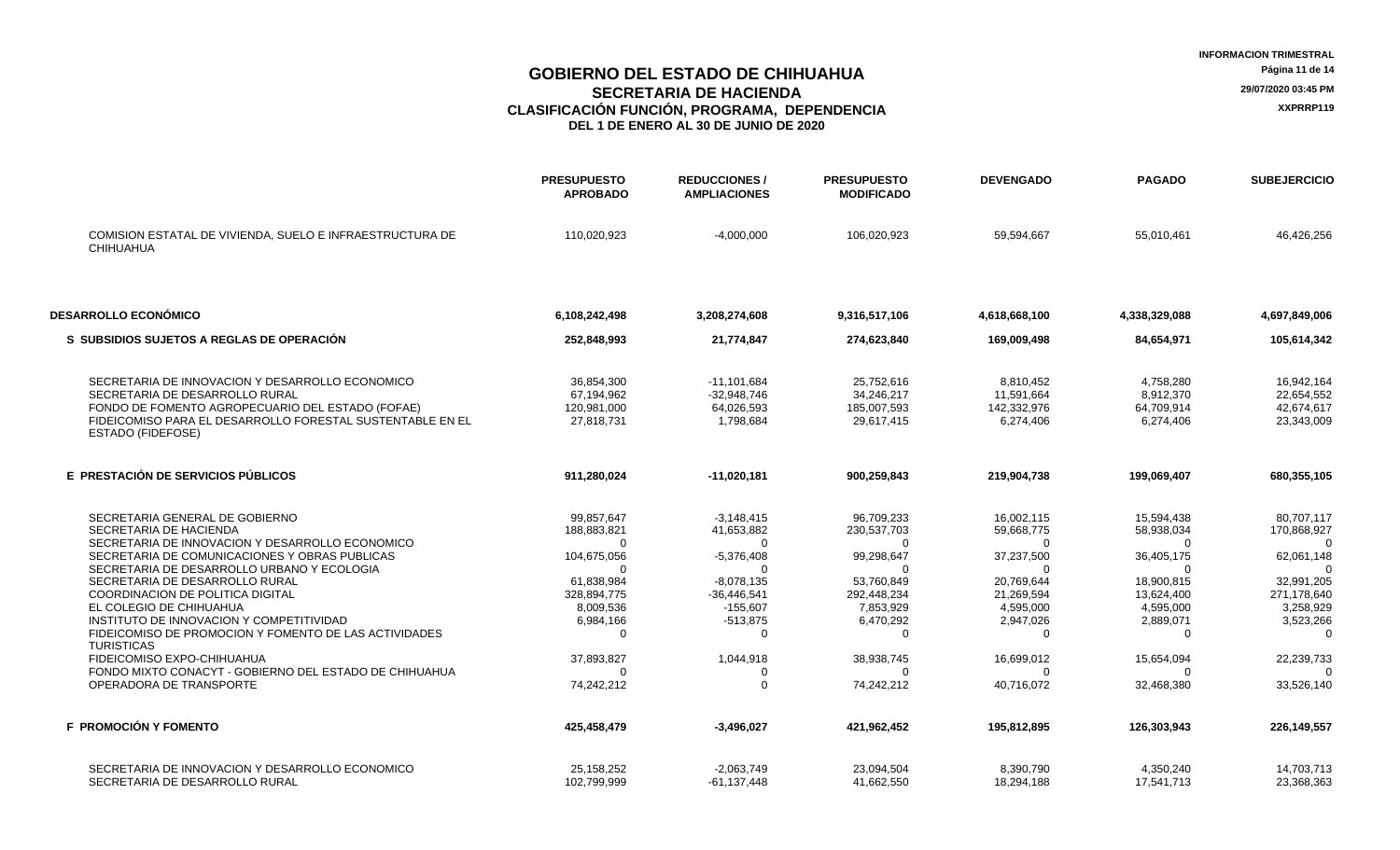|                                                                                         | <b>PRESUPUESTO</b><br><b>APROBADO</b> | <b>REDUCCIONES /</b><br><b>AMPLIACIONES</b> | <b>PRESUPUESTO</b><br><b>MODIFICADO</b> | <b>DEVENGADO</b>      | <b>PAGADO</b> | <b>SUBEJERCICIO</b>     |
|-----------------------------------------------------------------------------------------|---------------------------------------|---------------------------------------------|-----------------------------------------|-----------------------|---------------|-------------------------|
| COORDINACION DE COMUNICACION SOCIAL                                                     | 23.096.689                            | $-6.527.704$                                | 16.568.985                              | 1.018.352             | 1.007.332     | 15.550.632              |
| INSTITUTO DE APOYO AL DESARROLLO TECNOLOGICO                                            | 62,108,639                            | 1,446,203                                   | 63,554,842                              | 31.758.026            | 30,467,486    | 31,796,815              |
| INSTITUTO DE CAPACITACION PARA EL TRABAJO DEL ESTADO DE                                 | 73,820,381                            | 6,366,793                                   | 80,187,174                              | 41,826,472            | 40.767.654    | 38,360,702              |
| CHIHUAHUA                                                                               |                                       |                                             |                                         |                       |               |                         |
| FOMENTO Y DESARROLLO ARTESANAL DEL ESTADO DE CHIHUAHUA                                  | 9.811.534                             | $-478,744$                                  | 9,332,789                               | 3.906.699             | 3.783.104     | 5,426,090               |
| <b>FIDEAPECH</b>                                                                        | 20.000.000                            | $\Omega$                                    | 20.000.000                              | 9.999.990             | 6.666.660     | 10.000.010              |
| FIDEICOMISO DE PROMOCION Y FOMENTO DE LAS ACTIVIDADES                                   | 108,662,985                           | 6,898,623                                   | 115,561,608                             | 28,618,377            | 21,719,754    | 86,943,231              |
| <b>TURISTICAS</b>                                                                       |                                       |                                             |                                         |                       |               |                         |
| FIDEICOMISO BARRANCAS DEL COBRE                                                         | $\Omega$                              | $\Omega$                                    | $\Omega$                                | $\Omega$              | $\Omega$      | $\Omega$                |
| FONDO DE FOMENTO AGROPECUARIO DEL ESTADO (FOFAE)                                        | $\Omega$                              | 2,000,000                                   | 2,000,000                               | 2,000,000             | $\Omega$      | $\Omega$                |
| FONDO PARA EL DESARROLLO AGROPECUARIO, AGROINDUSTRIAL<br>ACUICOLA Y FORESTAL (FIDEAAAF) | $\Omega$                              | 50,000,000                                  | 50,000,000                              | 50,000,000            | $\Omega$      | $\Omega$                |
| <b>G REGULACIÓN Y SUPERVISIÓN</b>                                                       | $\mathbf 0$                           | $\mathbf 0$                                 | $\bf{0}$                                | $\mathbf 0$           | $\bf{0}$      | $\bf{0}$                |
|                                                                                         |                                       |                                             |                                         |                       |               |                         |
| SECRETARIA DE DESARROLLO RURAL                                                          | $\mathbf 0$                           | $\mathbf 0$                                 | $\Omega$                                | $\mathbf 0$           | $\Omega$      | $\Omega$                |
| K PROYECTOS DE INVERSIÓN                                                                | 1,153,612,646                         | 1,124,616,094                               | 2,278,228,740                           | 584,086,030           | 502,445,897   | 1,694,142,710           |
| SECRETARIA DE HACIENDA                                                                  |                                       |                                             |                                         |                       |               |                         |
| SECRETARIA DE INNOVACION Y DESARROLLO ECONOMICO                                         | 56,393,887<br>13,300,000              | 152,223,099<br>4,872,318                    | 208,616,986<br>18,172,318               | 503,865<br>18,172,318 | 18,172,318    | 208,113,121<br>$\Omega$ |
| SECRETARIA DE COMUNICACIONES Y OBRAS PUBLICAS                                           | 959,632,371                           | 333,932,372                                 | 1,293,564,743                           | 446,682,953           | 365,852,318   | 846.881.789             |
| SECRETARIA DE DESARROLLO URBANO Y ECOLOGIA                                              | $\Omega$                              | 527,417,692                                 | 527,417,692                             | <sup>0</sup>          | $\Omega$      | 527,417,692             |
| SECRETARIA DE DESARROLLO RURAL                                                          | $\Omega$                              | $\Omega$                                    | 0                                       |                       |               |                         |
| <b>COORDINACION DE POLITICA DIGITAL</b>                                                 | 124,286,388                           | -124,286,388                                | $\Omega$                                |                       |               |                         |
| FIDEICOMISO DEL SISTEMA INTEGRADO DE TRANSPORTE DE CIUDAD<br><b>JUAREZ</b>              | $\Omega$                              | 224.764.482                                 | 224.764.482                             | 117,589,281           | 117,589,281   | 107,175,201             |
| ADMINISTRADORA DE SERVICIOS AEROPORTUARIOS DE CHIHUAHUA                                 | $\Omega$                              | ∩                                           | $\Omega$                                | $\Omega$              |               |                         |
| <b>MUNICIPIOS</b>                                                                       | $\Omega$                              | 5,692,518                                   | 5,692,518                               | 1,137,612             | 831,980       | 4,554,907               |
| <b>COMISION FEDERAL DE ELECTRICIDAD</b>                                                 | $\Omega$                              | ∩                                           | ∩                                       | $\Omega$              |               |                         |
| P PLANEACIÓN, SEGUIMIENTO Y EVALUACIÓN DE POLÍTICAS PÚBLICAS                            | 95,708,821                            | $-7,738,467$                                | 87,970,354                              | 32,740,965            | 31,973,158    | 55,229,388              |
| SECRETARIA DE INNOVACION Y DESARROLLO ECONOMICO                                         | 42.968.051                            | $-6.571.480$                                | 36.396.571                              | 12.287.586            | 11.983.349    | 24,108,985              |
| SECRETARIA DE TRABAJO Y PREVISION SOCIAL                                                | 16,485,456                            | $-1,171,422$                                | 15,314,034                              | 5,995,200             | 5,845,312     | 9,318,833               |
| SECRETARIA DE DESARROLLO RURAL                                                          | 36,255,313                            | 4,436                                       | 36,259,749                              | 14,458,179            | 14,144,497    | 21,801,570              |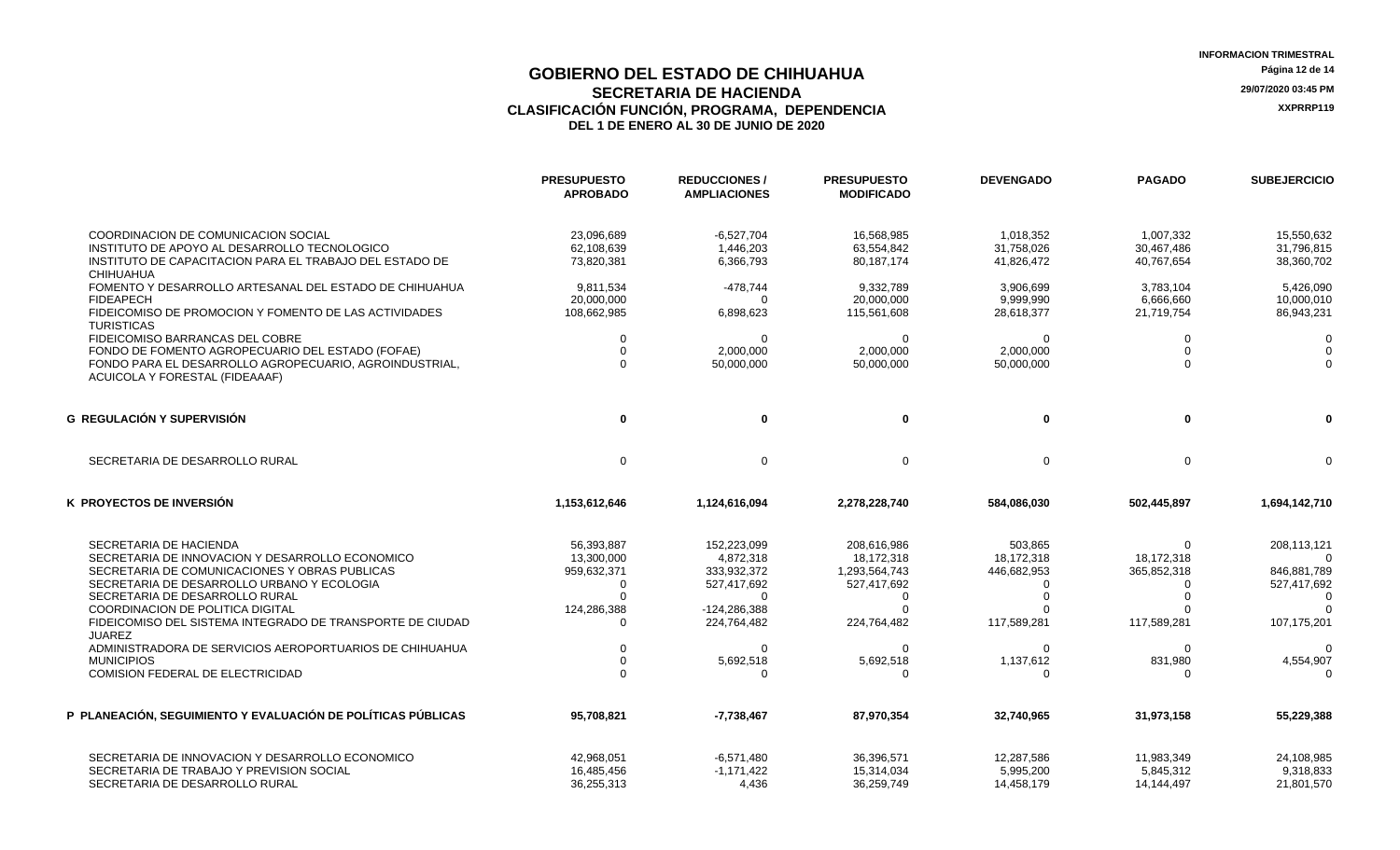|                                                                                                                                                                                                                                                                                                                          | <b>PRESUPUESTO</b><br><b>APROBADO</b> | <b>REDUCCIONES /</b><br><b>AMPLIACIONES</b>                                                           | <b>PRESUPUESTO</b><br><b>MODIFICADO</b>                                                               | <b>DEVENGADO</b>                                                                                       | <b>PAGADO</b>                                                                                         | <b>SUBEJERCICIO</b>                                                                           |
|--------------------------------------------------------------------------------------------------------------------------------------------------------------------------------------------------------------------------------------------------------------------------------------------------------------------------|---------------------------------------|-------------------------------------------------------------------------------------------------------|-------------------------------------------------------------------------------------------------------|--------------------------------------------------------------------------------------------------------|-------------------------------------------------------------------------------------------------------|-----------------------------------------------------------------------------------------------|
| R ESPECÍFICOS                                                                                                                                                                                                                                                                                                            | 3,269,333,536                         | 1,907,390,048                                                                                         | 5,176,723,584                                                                                         | 3,275,821,101                                                                                          | 3,275,821,101                                                                                         | 1,900,902,482                                                                                 |
| FIDEICOMISO DEL PROGRAMA DE CARRETERAS FEDERALES Y<br><b>ESTATALES</b>                                                                                                                                                                                                                                                   | 3,269,333,536                         | 1,907,390,048                                                                                         | 5,176,723,584                                                                                         | 3,275,821,101                                                                                          | 3,275,821,101                                                                                         | 1,900,902,482                                                                                 |
| <b>M APOYO AL PROCESO PRESUPUESTARIO Y PARA MEJORAR LA</b><br><b>EFICIENCIA INSTITUCIONAL</b>                                                                                                                                                                                                                            | 0                                     | $-3,000,000$                                                                                          | $-3,000,000$                                                                                          | $-3,000,000$                                                                                           | 0                                                                                                     | 0                                                                                             |
| SECRETARIA DE HACIENDA<br><b>COORDINACION DE POLITICA DIGITAL</b>                                                                                                                                                                                                                                                        | 0<br>$\mathbf 0$                      | $\Omega$<br>$-3,000,000$                                                                              | $\Omega$<br>$-3,000,000$                                                                              | $\Omega$<br>$-3,000,000$                                                                               | $\mathbf 0$<br>$\mathbf 0$                                                                            | $\mathbf 0$<br>$\Omega$                                                                       |
| <b>N DESASTRES NATURALES</b>                                                                                                                                                                                                                                                                                             | 0                                     | 179,748,294                                                                                           | 179,748,294                                                                                           | 144,292,872                                                                                            | 118,060,611                                                                                           | 35,455,422                                                                                    |
| SECRETARIA GENERAL DE GOBIERNO<br>SECRETARIA DE HACIENDA<br>SECRETARIA DE INNOVACION Y DESARROLLO ECONOMICO<br>SECRETARIA DE TRABAJO Y PREVISION SOCIAL<br>SECRETARIA DE DESARROLLO RURAL<br>COORDINACION DE POLITICA DIGITAL<br>INSTITUTO DE INNOVACION Y COMPETITIVIDAD<br><b>FIDEAPECH</b><br>OPERADORA DE TRANSPORTE | $\Omega$<br>$\Omega$<br>∩<br>$\Omega$ | 170,768<br>964,800<br>1,995,578<br>125,317<br>126,829<br>5,000<br>1,000,000<br>175,000,001<br>360,000 | 170,768<br>964,800<br>1,995,578<br>125,317<br>126,829<br>5,000<br>1,000,000<br>175,000,001<br>360,000 | 149,809<br>501,358<br>457,795<br>59,109<br>124,802<br>$\Omega$<br>1,000,000<br>142,000,000<br>$\Omega$ | 149,809<br>501,358<br>63,627<br>39,877<br>105,940<br>$\Omega$<br>1,000,000<br>116,200,000<br>$\Omega$ | 20,960<br>463,442<br>1,537,783<br>66,208<br>2,027<br>5,000<br>$\cap$<br>33,000,001<br>360,000 |
| OTRAS NO CLASIFICADAS EN FUNCIONES ANTERIORES                                                                                                                                                                                                                                                                            | 17,058,988,891                        | 287,193,036                                                                                           | 17,346,181,927                                                                                        | 11,003,984,511                                                                                         | 9,846,142,628                                                                                         | 6,342,197,416                                                                                 |
| C PARTICIPACIONES A ENTIDADES FEDERATIVAS Y MUNICIPIOS                                                                                                                                                                                                                                                                   | 7,110,346,160                         | 335,190,398                                                                                           | 7,445,536,558                                                                                         | 3,577,761,053                                                                                          | 3,323,267,503                                                                                         | 3,867,775,505                                                                                 |
| <b>MUNICIPIOS</b>                                                                                                                                                                                                                                                                                                        | 7,110,346,160                         | 335,190,398                                                                                           | 7,445,536,558                                                                                         | 3,577,761,053                                                                                          | 3,323,267,503                                                                                         | 3,867,775,505                                                                                 |
| D COSTO FINANCIERO, DEUDA O APOYOS A DEUDORES Y AHORRADORES<br><b>DE LA BANCA</b>                                                                                                                                                                                                                                        | 5,915,349,853                         | 19,601,286                                                                                            | 5,934,951,139                                                                                         | 5,308,619,986                                                                                          | 4,405,271,653                                                                                         | 626,331,153                                                                                   |